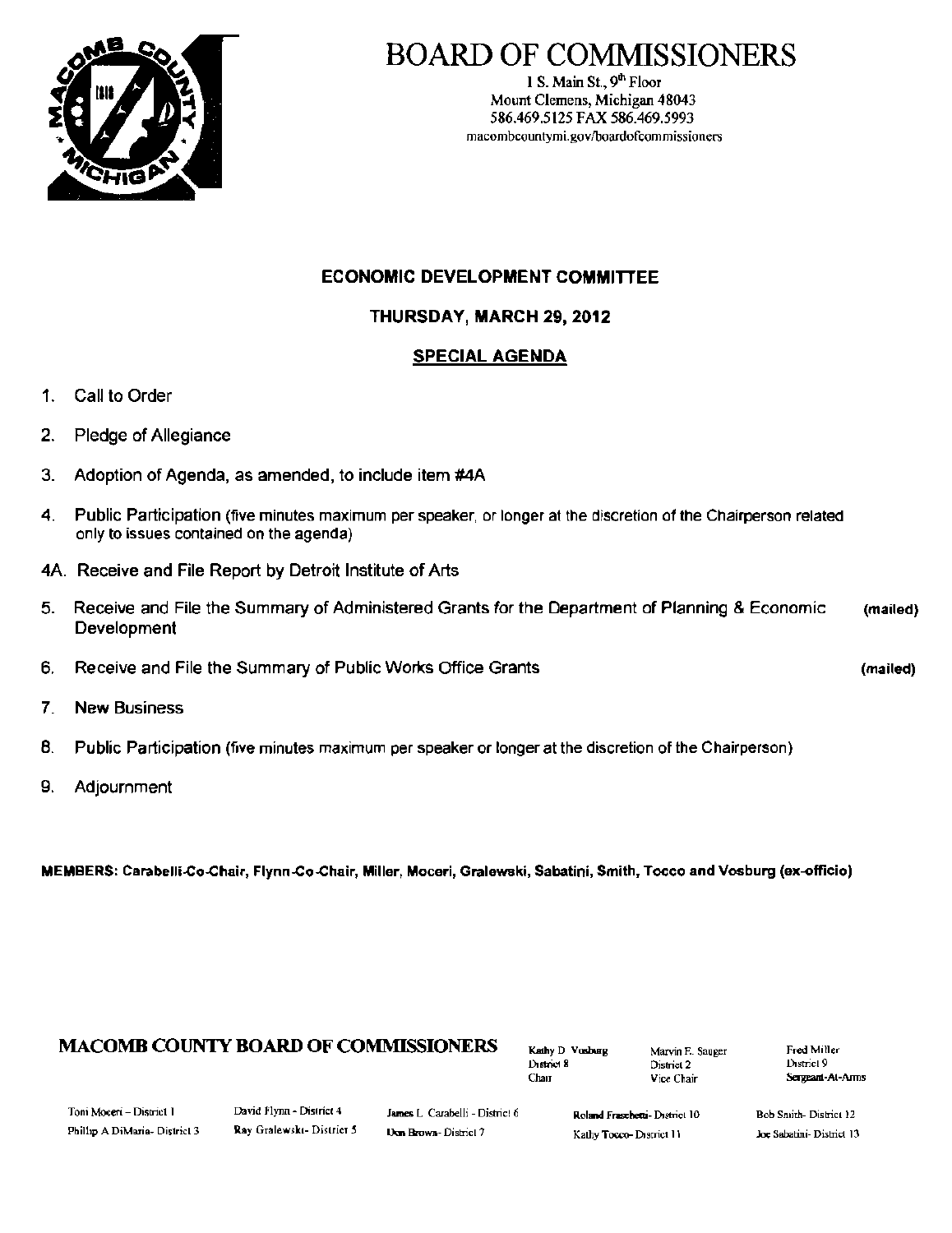

DETROIT  $T+w+H$  . Econ. Dev.

<del>1</del> 3-29-12

Report to the Macomb County Board of Commissioners Economic Development Committee Service Service Committee Thursday, March 29, 2012

"....probably the most visitor-friendly museum in the United States..." --- Wall Street Journal

The Detroit Institute of Arts is recognized as one to the top six comprehensive fine-arts museums in the United States.

The DIA collection includes art of all times and cultures, but it is especially strong in Italian and American art. A highlight of the collection is Diego Rivera's famed Detroit Industry mural, depicting an automotive assembly line modeled after Ford's Rouge plant.

In 2007, the DIA renovated its building and re-hung its entire collection to reflect a more visitor-friendly approach to viewing art. Labels are shorter - no longer than 150 words - and actively encourage visitors to look at works of art. Eye Spy labels throughout the galleries encourage children to examine art, and simple "looking" games impart core facts - for example, in the Ancient Greek and Roman galleries, visitors playa simple guessing game that differentiates battle helmets from parade helmets.

The DIA also uses technology to engage audiences, including an IPad tour of the Rivera murals, a video projection that allows visitors to be seated as dinner guests in 17<sup>th</sup> century France, and another video depicting wine preparation in ancient Rome.

The OIA presents a program of special exhibitions each year. Our most recent exhibition, *Rembrandt*  and the Face of Jesus, drew more than 117,000 visitors -- 80% of those visitors were tri-county residents with one-sixth coming from Macomb County

Overall, approximately 400,000 people visit the OIA each year. We provide tours and activities for more than 40,000 school children. OIA membership is at nearly 33,000 households.

#### "The DIA stands at a critical moment, when actions over the coming ten years will decide the museum's ultimate viability." --- DIA Strategic Planning Document, 2010

Following the 2007 re~opening, museum leadership initiated development of a new strategic plan designed to create a sustainable business model for the OIA.

This decision was made in response to continuing reductions in government support and a fragile economy. In 2012 the DIA will receive no government funding at all. The continued elimination of government support created an annual structural deficit that will total \$10 million this year. Each year, the OIA has raised funds from individual, corporate and foundation donors to close the gap.

Distributed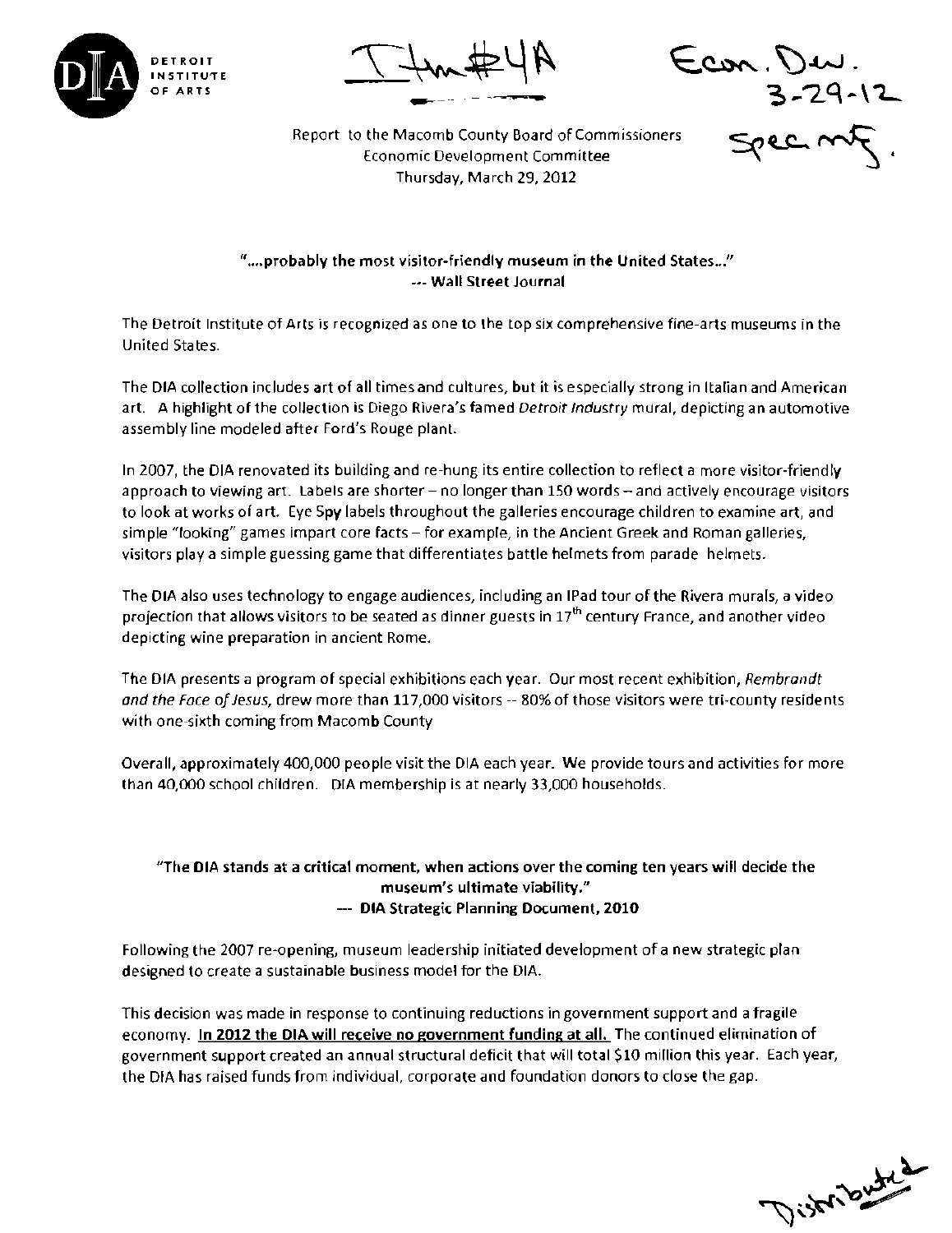The DIA moved first to reduce its operating budget to achieve maximum efficiency without affecting the visitor experience. Through 2008 and 2009 the following initiatives were implemented:

- $\circ$  Twenty percent reduction in staffing  $-63$  full- and part-time employees
- $\circ$  Across-the-board reductions in operating expenses
- $\circ$  Defined benefits pension plan was frozen/discontinued -401K instituted
- $\circ$  Reductions in paid-time off and holidays
- $\circ$  On-going wage freeze and a 6-month reduction in pay for non-union staff
- $\sigma$  Elimination of retiree health care plan health care stipends instituted

The DIA operating budget went from \$32 million to \$2S.4 million and has remained at or~below that level since FY10.

After examining several options - including higher admission and fees, continued fund-raising and additional reductions - museum leadership developed a plan requesting support from the residents of Macomb, Oakland and Wayne counties. A IS-year millage will allow DIA fundraisers time to build an operating endowment of sufficient size to support museum operations, creating a sustainable financial model forthe future.

- The millage vote is planned for August 7, 2012.
- The requested millage rate is 0.2 tenths of a mil.
- The duration of the millage is 15 years.
- The average homeowner would pay \$15 each year from the millage to support the DIA (based on a home with a fair market value of \$150,000).
- The DIA will provide free general admission at any time for all residents of Wayne, Oakland and Macomb Counties  $-$  a value well in excess of the small amount of the proposed millage paid per household.
- The money provided by the millage would allow the museum to cover its annual operating deficit, provide additional programming for its visitors, including enhanced educational offerings, extend open hours and build its endowment for future sustainability.

#### "I overheard someone say - This was the best field trip ever! Jcan't believe I didn't think I wanted to go!" --- Kay Drake, Fifth Grade Teacher - Arbor Elementary in Roseville

According to Crain's Detroit Business, Artserve Michigan reports that for every \$1 invested in arts and culture, \$51 is pumped back into the Michigan economy. Support for the museum through this proposed millage will further enhance and promote these efforts - attracting businesses and employers who seek a vibrant region with a world-class museum as its cultural centerpiece.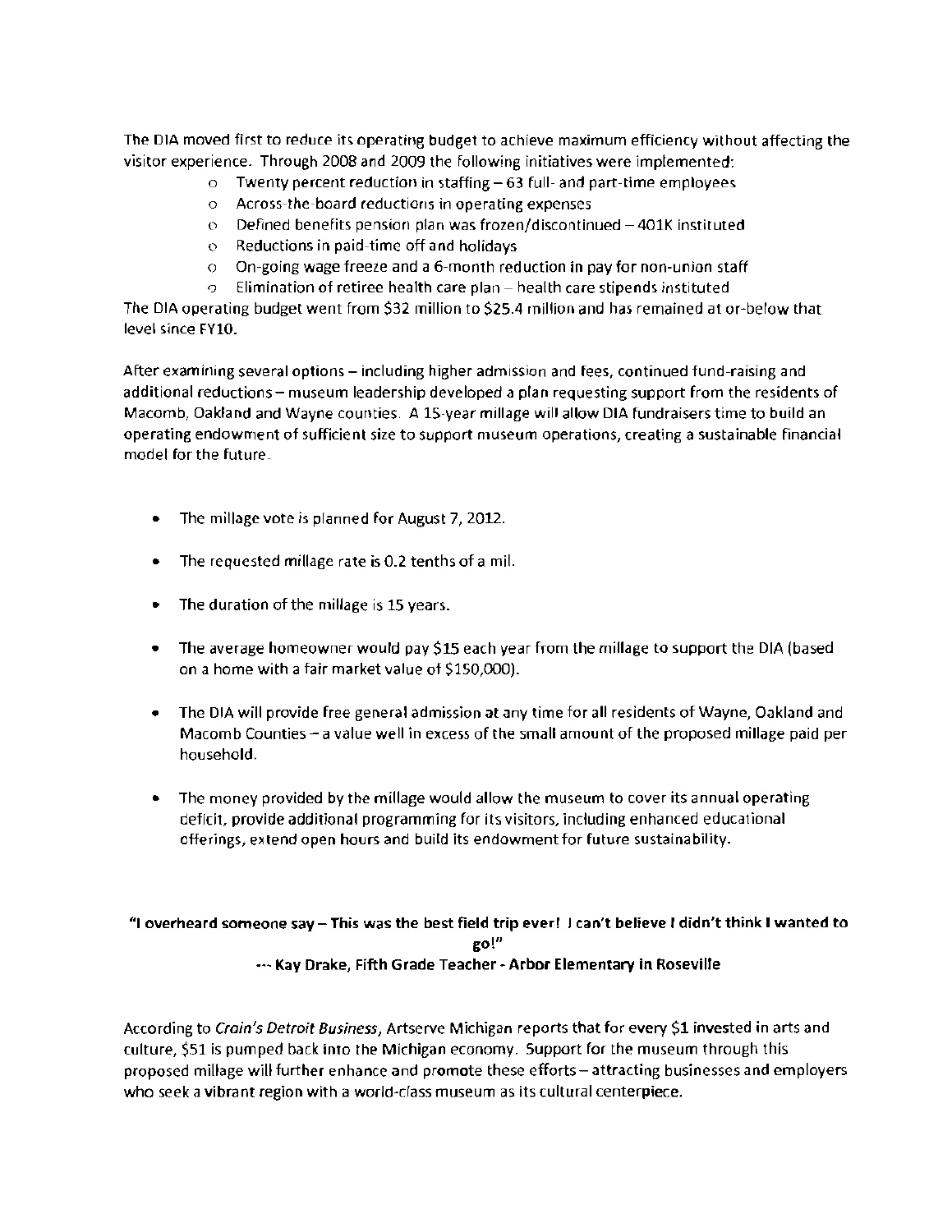A recent partnership with the Macomb Center for the Performing Arts resulted in three sold-out programs with guests enjoying a short lecture at the center and then traveling to the DIA for gallery tours and lunch.

The DIA also loaned several works of art to the Michigan Harvest exhibition at the Lorenzo Cultural Center and provided speakers to expand the exhibition programming.

The DIA is now the temporary home of a painting owned by Warren Fitzgerald High School by African-American artist Hughie Lee Smith. The painting was hanging in a break room, when the DIA was asked to authenticate the work. DIA conservators treated the painting, bringing it back to its original brilliance. It is now hanging in the DIA on temporary loan as the school determines what to do with the work.

This month the DIA is presenting a program on *Italian Art af the Renaissance,* featuring works from the DIA collection, with the Italian American Cultural Center in Clinton Township. A similar program is in the planning stages with the Assumption Cultural Center in St. Clair Shores.

The DIA has partnered with the Macomb Cultural and Economic Partnership (MCEP) to introduce faculty and students from Shanghai University to the cultural opportunities in the tri-county area, strengthening connections between China and Michigan. Four faculty/student groups have toured the DIA, and the DIA is partnering with MCEP, Wayne State University and The Henry Ford to create a six-day cultural curriculum for Shanghai students that is planned for introduction this summer.

The DIA works in several different ways with the Anton Art Center. Most recently, a DIA curator has agreed to help judge entries in an upcoming art center program.

The DIA's Inside/Out program, which brings high quality art reproductions to communities throughout the tri-county area appeared in the following Macomb communities: Armada, Macomb Township, New Baltimore, Romeo, St. Clair Shores, Sterling Heights and Warren in 2011 and is slated for Clinton Township, Eastpointe, Mount Clemens and Roseville in 2012.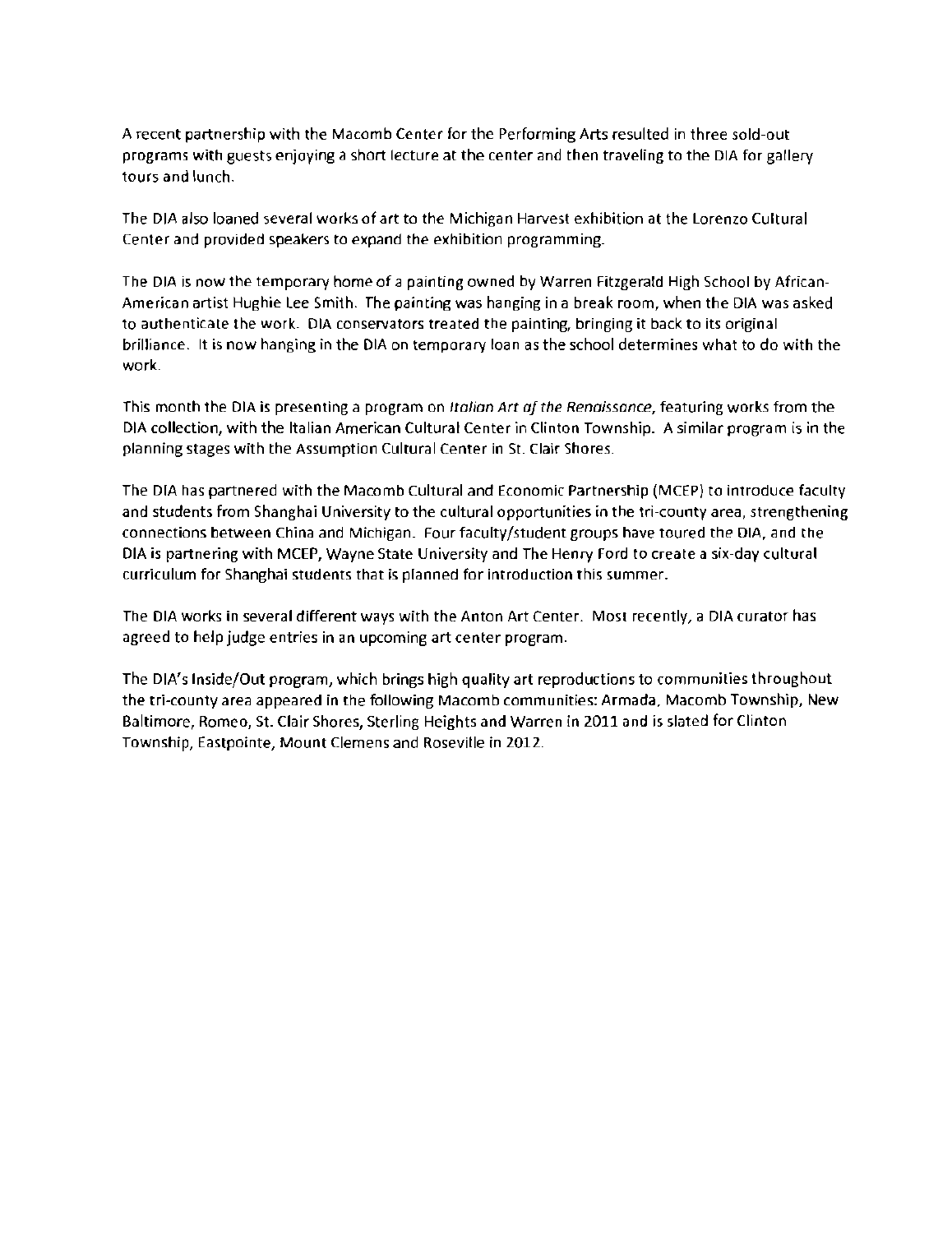#### The Detroit Institute of Arts in Macomb County

. Econ. Deu<br>1.29-12  $S$ PAC. $\kappa$ 

At .2 mills, the average Macomb County homeowner would pay \$ 14 each year to support the DIA. In return, the DIA will provide free admission for all Macomb County residents (an estimated \$24 value for a family of four to visit the museum once). The DIA also serves Macomb County residents in the following ways:

#### Museum Statistics:

- • Approximately 82% of all general admission visitors live within a one-hour drive from DIA.
- • 12% of all museum ticket buyers; B% of staff members; 8% of volunteers and 9% of our members reside in Macomb County
- • Three cities in Macomb County are among the top 15 in resident admissions to the Detroit Institute of Arts (Warren, Sterling Heights, and St. Clair Shores).

#### School/Studio Programs

- • More than 6,400 students from 112 schools have toured the museum and created art in our studios during the 2010-2012 school years.
- • In 2012, 2,200 students from 28 schools received free admission and transportation to the museum, thanks to a grant the DIA secured from Target.
- • In January 2012, 1S teachers from the L'Anse Creuse School District attended a professional development day and were introduced to DIA resources for incorporating art into their curriculum.
- Since January 31<sup>st</sup>, more than 300 Macomb County teachers have requested free DIA educators' passes, which grant them free general admission for one school year.
- • In Warren Consolidated Schools, all students at Carleton Middle and Black Elementary will receive six visits from DIA teaching volunteers, who will lead engaging discussions about art in classrooms.
- The DIA is providing a key speaker at the Macomb County Intermediate School District Meeting in February 2012.
- In fall 2011, the DIA installed works of art from its permanent collection at the Lorenzo Cultural Center of Macomb Community College, as part of the Michigan Harvest exhibition; the DIA also provided speaker talks and guided tours of the museum in conjunction with the exhibition.

#### Inside | Out

In 2011, the highly successful Inside | Out program had installations in Sterling Heights, St. Clair Shores, New Baltimore, Romeo, Armada, Macomb Township and Warren. 2012 installations include Eastpointe, Roseville, and Mt. Clemens. Programming includes tours, art-based talks and community free days.

#### Community Engagement

In 2011, the DIA presented 22 art-based talks at religious institutions, senior centers, community centers, libraries and corporations.

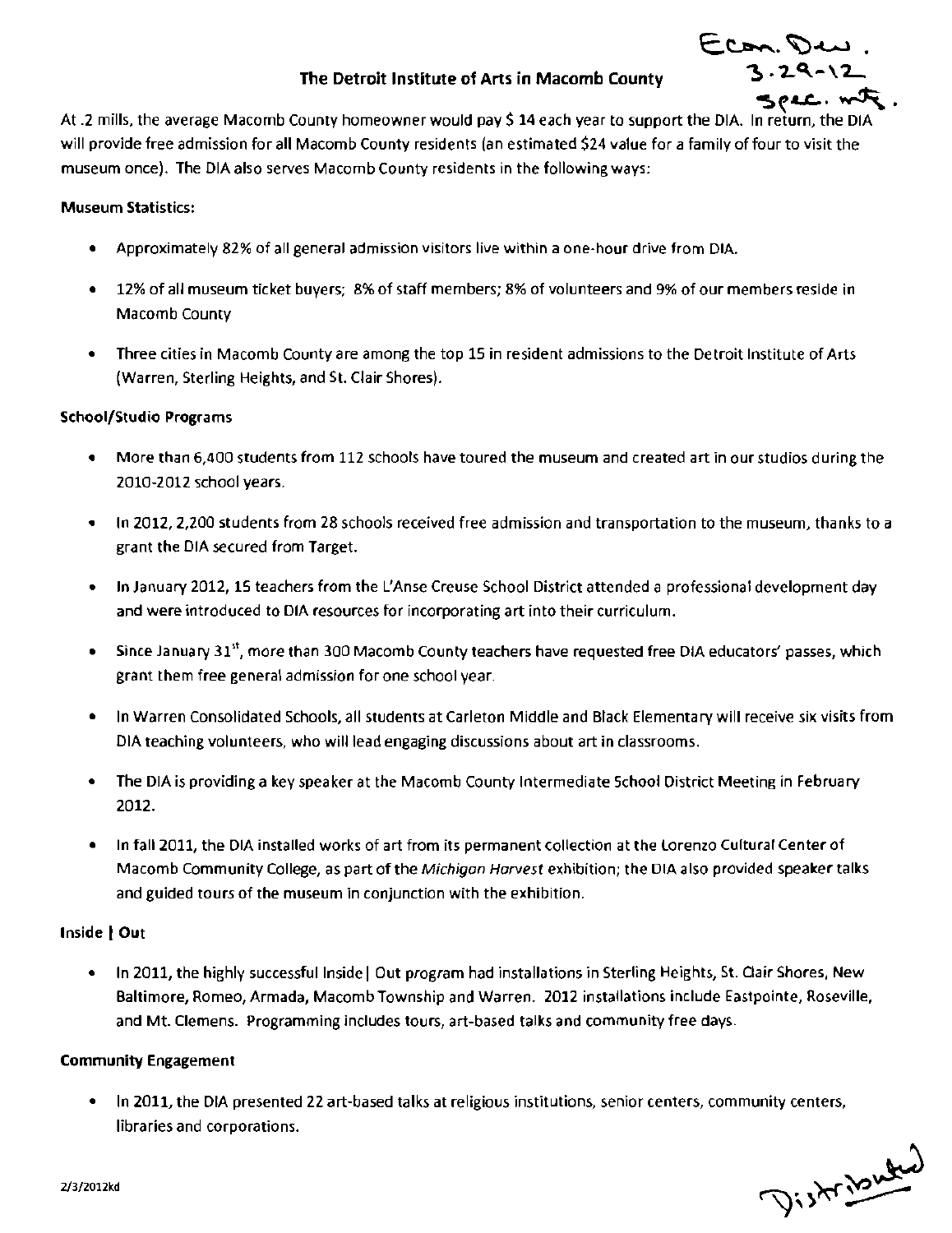- • Over 1,000 Macomb County visitors from senior groups, religious organizations and schools booked visits to *Rembrandt and the Face of Jesus through the DIA's group sales office since opening in November 2011.*
- • Since August 2011, the DIA has conducted 41 community engagement presentations in Macomb County speaking to Rotaries, lions, Jaycees, Kiwanis, Optimists Clubs and senior organizations.
- • The DIA is presenting a program on *Italian Art a/the Renaissance* at the Italian American Cultural Center in April and. We are also investigating collaboration with the Assumption Cultural Center and the Ukrainian Cultural Center.

#### **Partnerships**

- • Henry Ford Health Systems and the DIA have developed a partnership for the Healing Arts which includes bedside art making, speaker talks and drop-in art-making workshops in local hospitals.
- In March, the DIA will begin offering a monthly gallery discussion program for people with Alzheimer's and their caregivers, designed to stimulate conversation and provide engaging social opportunities in our tri-county region.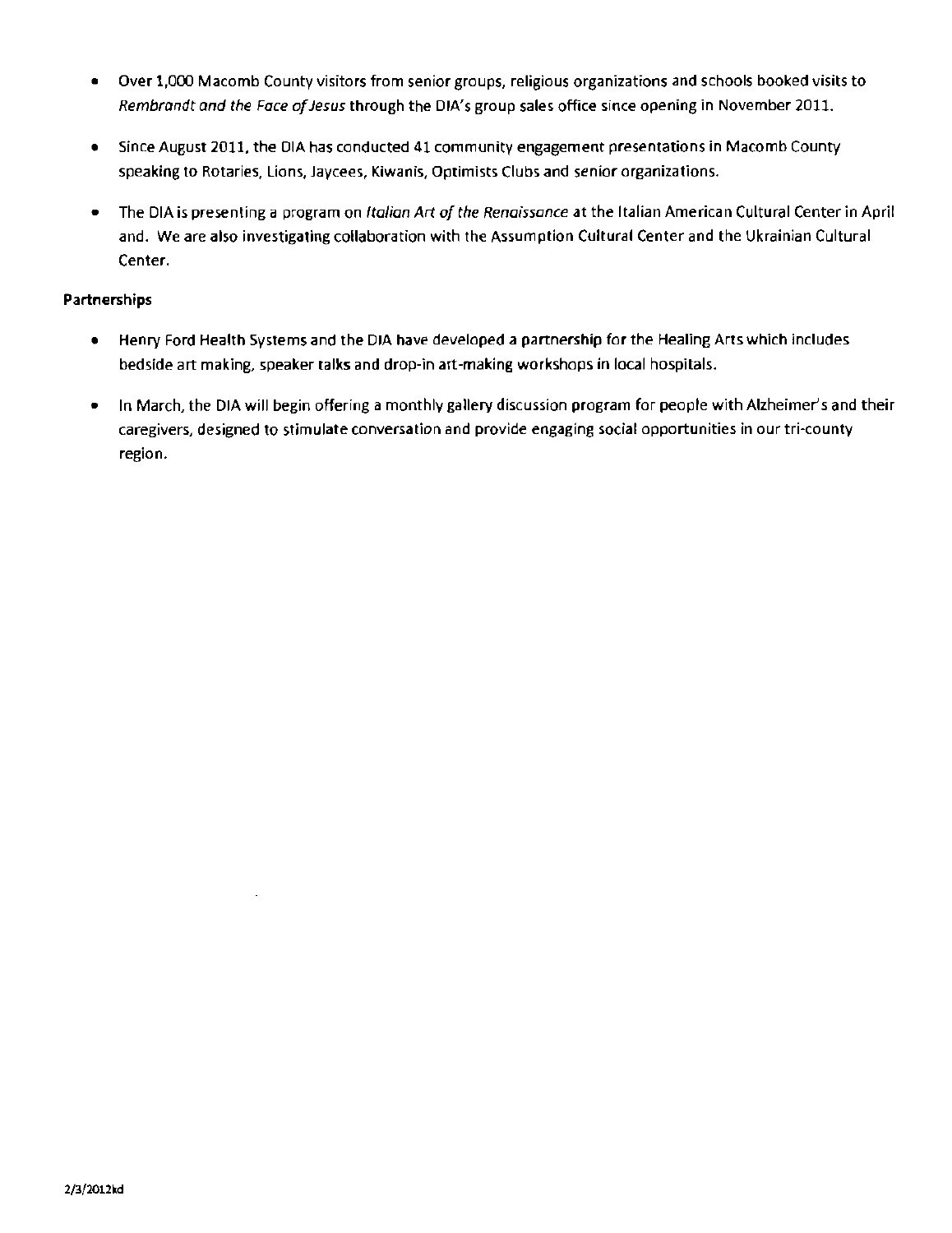Econ. Dur  $3 - 29 - 12$ 

#### ARTICLES OF INCORPORATION  $\mathbb{S}\varrho$ ec.  $\infty$  m $\forall$ . OF THE WAYNE COUNTY ART INSTITUTE AUTHORITY

These Articles of Incorporation are executed by the County Commission (Board of Commissioners) for the Charter County of Wayne ("Commission") to form a public corporate body pursuant to and in accordauce with the Art [nstitute Authorities Act, Act 296 of the Public Acts of 2010, MCL 123.1201, *et seq.* (the "Act").

#### ARTICLE I - Name

The name of the public corporate body is the Wayne County Art Institute Anthority (the "Authority").

#### ARTICLE II - Purposes

The purposes for which the Authority is organized are to:

- 1. support the operation of The Detroit Institute of Arts ("Museum"), an encyclopedic art museum, and the facilities where the Museum operates;
- 2. enhanec the world-class art collection of the Museum;
- 3. contract for art institute services with a world-class art institute services provider that will provide meaningful and educational experiences involving the appreciation of an encyclopedic art museum; and
- 4. engage in any activity and exercise any and all powers incidental or necessary for the accomplishment of the purposes of its formation.

#### ARTICLE III - Board of Directors

1. Appointments and Term of Office. The board of directors ("Board") shall consist of five (5) members. The Chief Executive Officer ("CEO") for the Charter County of Wayne shall appoint two (2) members, who shall serve two (2) year terms. The Commission shall appoint three  $(3)$  members, who shall serve two  $(2)$  year terms.

2. Alternate Members. The CEO and Commission may also appoint persons to serve as alternate member(s) for each of the members they have appointed pursuant to Section 1 of this Artiele. An alternate member appointed pursuant to this Section may serve as a voting member of the Authority at any time the primary member is absent or when a vacancy exists in his/her seat.

- 3. Qualifications. Members shaH meet the following qualifications:
	- (a) Each member shall be a resident of the Charter County of Wayne, Michigan;

Distributed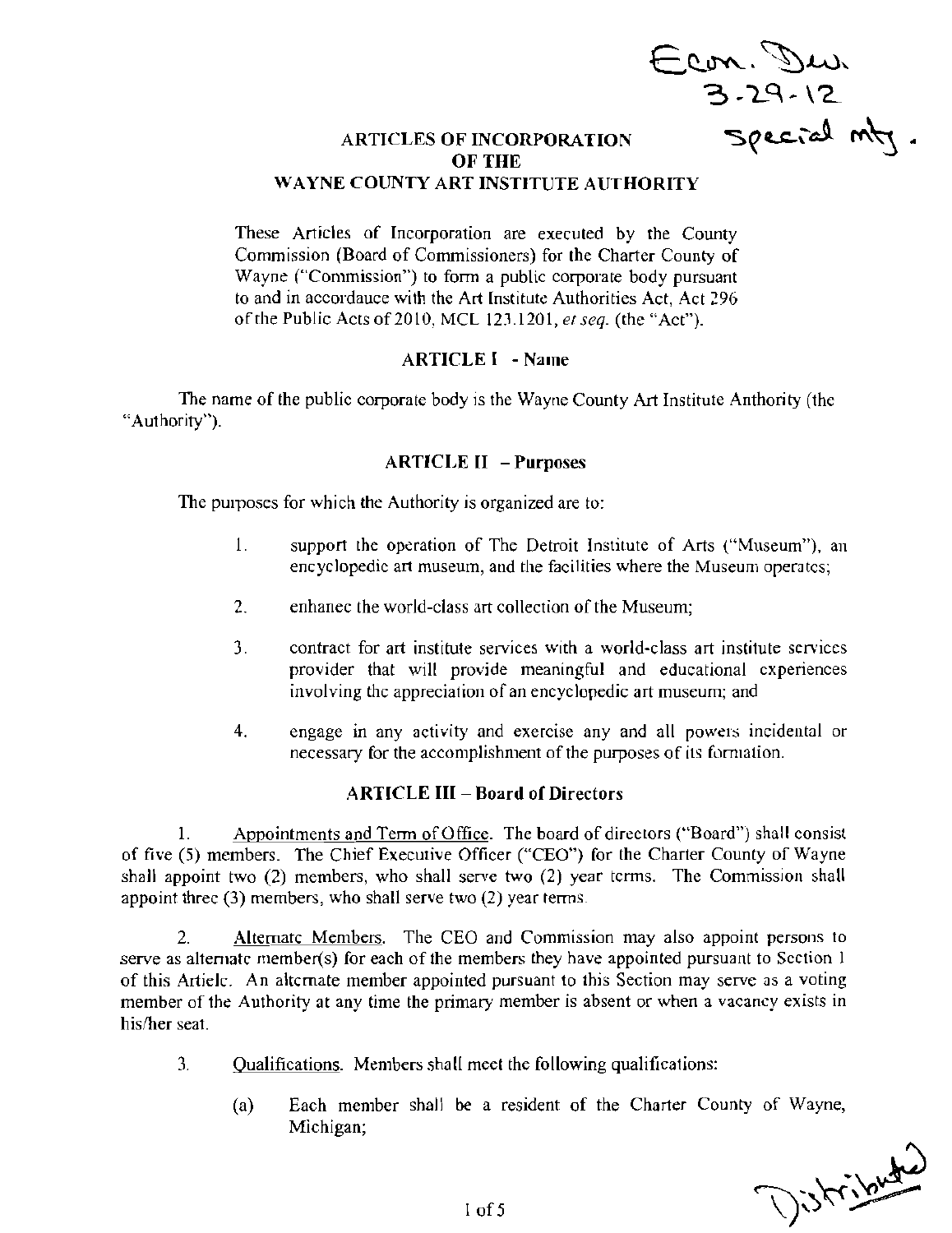- (b) Each member shall be at least 18 years of age; and
- (c) No member shall be an employee, officer, or director of the Detroit Institute of Arts, Inc.

4. Removal. The Commission may remove a member for good cause after a publie hearing.

5. Vacancies. A vacancy shall occur upon the happening of any of the events set forth in Section 3 of 1846 RS 15, MCL 201.3; resignation of a member or removal by the Commission. Vacancies shall be filled in the same manner the original appointment was made and shall be for the period of the unexpired term of the replaced member.

6. Bylaws. The Board may adopt and amend bylaws ("Bylaws") to govern its procedures and business affairs.

7. Voting. Each member shall be a voting member.

8. Quorum. A majority of the members of the Board shall constitute a quorum for the purpose of conducting business and exercising the powers of the Authority. The Board may transact business or take any action consistent with the Act and these Articles wilh an affirmative vote of a majority of the Board members present, unless the Authority's Bylaws provide otherwise.

9. Compensation. No member shall reeeive compensation for services rendered as a member of the Board, except members are entitled to reimbursement for reasonable expenses, including for travel previously authorized by the Board, incurred in the discharge of his/her duties.

#### ARTICLE IV - Officers

I. The Board shall elect a chairperson, secretary, treasurer and other officers it deems appropriate at its first mceting. Except as specifically set forth in these Articles, the qualifications, powers, duties and terms of offices shall be set forth in the Bylaws. At any time when Bylaws are not adopted, offieers shall serve a term of one year or until their successors are elected.

2. The Chairperson of the Board shall preside at all meetings of the Board. The Chairperson shall, under the direction of the Board, have the power, on behalf of the Board, to perform all acts, execute and deliver all documents and take all steps that the Chairperson may deem necessary or advisable in order to effectuate the actions and policies of the Board.

J. The Secretary shall keep the minutes of all meetings of the Board and committees thereof in books provided for that purpose. The Secretary shall do and perform such other duties as may be fixed by or incidental to these Articles or the Bylaws, or as may be from time to time assigned by the Board.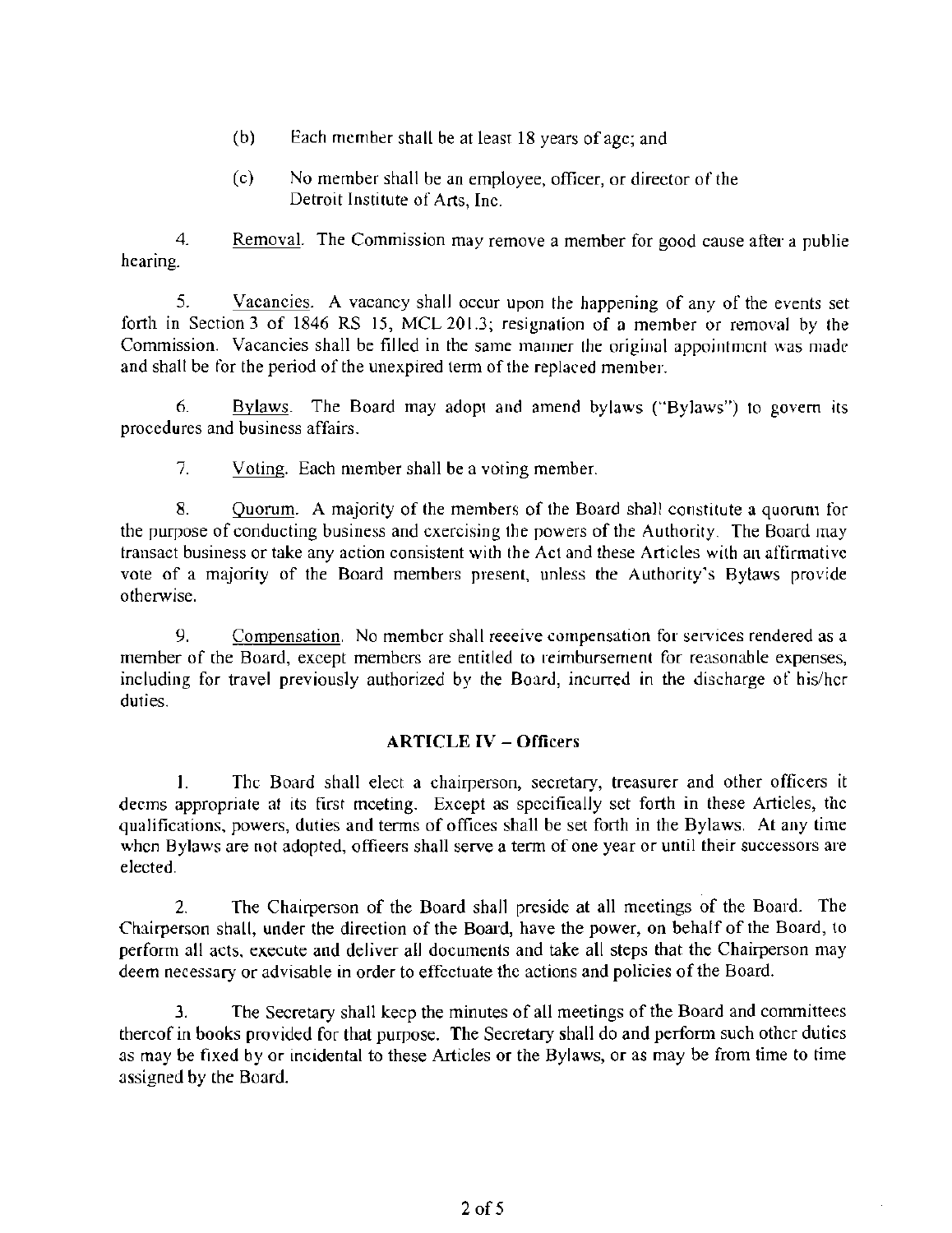4. The Treasurer shall perform all acts incidental to the position of Treasurer as fixed by or incidental to these Articles or the Bylaws or as may be from time to time assigned by the Board.

#### $ARTICEV - Powers$  and Duties

1. The Authority is a public body corporate with the power to sue and be sued in any court of the State of Michigan and is an authority under Section 6 of Article IX of the Michigan Constitution of 1963.

2. The Authority shall have all powers necessary to carry out the purposes of its formation and all things incidental to carrying out the purposes of its fonnation, including (hose powers specified by the Act and these Articles. The enumeration of specific powers shall not be construed as a limitation on the general powers of the Authority.

3. The Authority may contract for art institute services with an encyclopedic art institute services provider and any such contract shall require the art institute serviees provider to use funds received from the Authority exclusively to support the operations of art institute services and the operation of the Museum and the facilities where the Museum operates. The Authority shall execute said contract prior to the vote for the tax levy permitted by the Aet.

4. The Authority may levy a tax of not more than 0.2 mill for a period of not more than 20 years on all of the taxable property within Wayne County for the purpose of providing revenue to an art institute services provider in accordance with MCL 123.1201, *et seq.* 

5. The Authority shall transfer all fnnds received from the unit of government collecting a tax levied by the Authority that are remaining after payment of expenses authorized by the Act and these Articles of Incorporation to the art institute services provider with which it has contracted within ten (10) business days of receipt.

6. The Authority's contract with the art institute services provider shall include preferences or benefits for the residents of Wayne County, if the electors in Wayne County approved the tax levied by the Authority. Preferences or benefits include, but are not limited to, discounted admission fees. discounted membership fees, discounts for school children and access to educational programs.

7. The Authority may contract for or retain professional services or enter into contracts incidental or necessary for the accomplishment of the Act.

8. The Authority shall reimburse all governmental units for actual costs incurred in the election of a tax levied by the Authority, as required by the Act.

9. The Authority shall not obtain interest in real property.

10. The Authority shall not participate in the governance of an art institute.

LL. The Board shall obtain an annual audit of the Authority, and shall report on the audit and auditing procedures, as provided by Sections 6 to 13 of the Uniform Budgeting and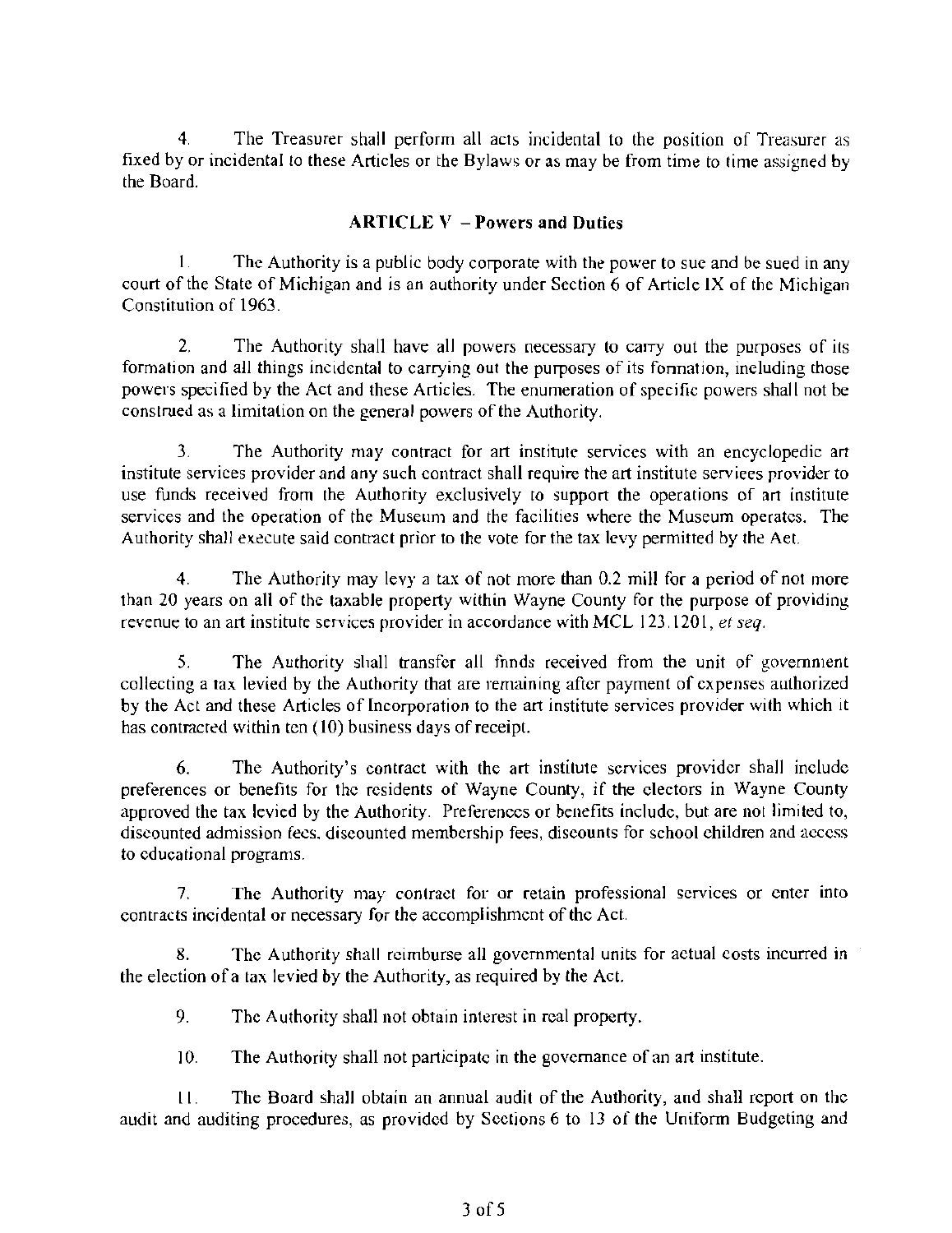Accounting Act, 1968 PA 2, MCL 141.426 to 141.433. The audit shall also be in accordance with generally accepted government auditing standards as promulgated by the Unites States General Accounting Office and shall satisfy federal regulations relating to federal grant compliance audit requirements.

12. The Authority shall prepare budgets and appropriations acts in the manner provided by Sections 14 to 19 of the Uniform Budgeting and Accounting Act, 1968 PA 2, MCL 141.434 to 141.439.

13. If the Authority ends a fiscal year in a deficit condition, it shall file a financial plan to correct the deficit condition in the same manner as provided in Section  $21(2)$  of the Glenn Steil State Revenue Sharing Act of1971. 1971 PA 140.MCL 141.921.

14. The Board may authorize funds of the Authority to be invested or deposited, on a temporary basis, in any investment or depository authorized under Section I of (943 PA 20, MCL 129.91 before being transferred to an art institute services provider.

15. The Authority shall conduct its business at public meetings held in compliance with the Open Meetings Act, 1976 PA 267, MCL 15.261 et seq.

16. Writings prepared, owned or used by Ihc Authority in the performance of an official function shall be made available in compliance with thc Freedom of lnformation Act, 1976PA442,MCL 15.231 *elseq.* 

17. Terms and phrases used in these Articles shall have the meanings prescribed in the Act.

#### ARTICLE VI - Amendments to the Articles of Incorporation

These Articles of Ineorporation may be amended by adoption of a resolution approving the amendment by the Commission.

#### ARTICLE VII - Publication and Filing

These Articles or amendments to these Articles shall be published not less than once in a newspaper generally circulated within Wayne County, prior to adoption by the Commission. The County Clerk of the Charter County of Wayne ("Clerk") shall endorse the Articles and any amendments to the Articles, as reqnired by the Act. Upon adoption of these Articles or amendments to these Articles, the Clerk shall file a printed copy with the Michigan Secretary of State.

#### ARTICLE VIII - Dissolution of Authority

The Authority shall be dissolved upon an affinnative vote of a majority of the members of Commission.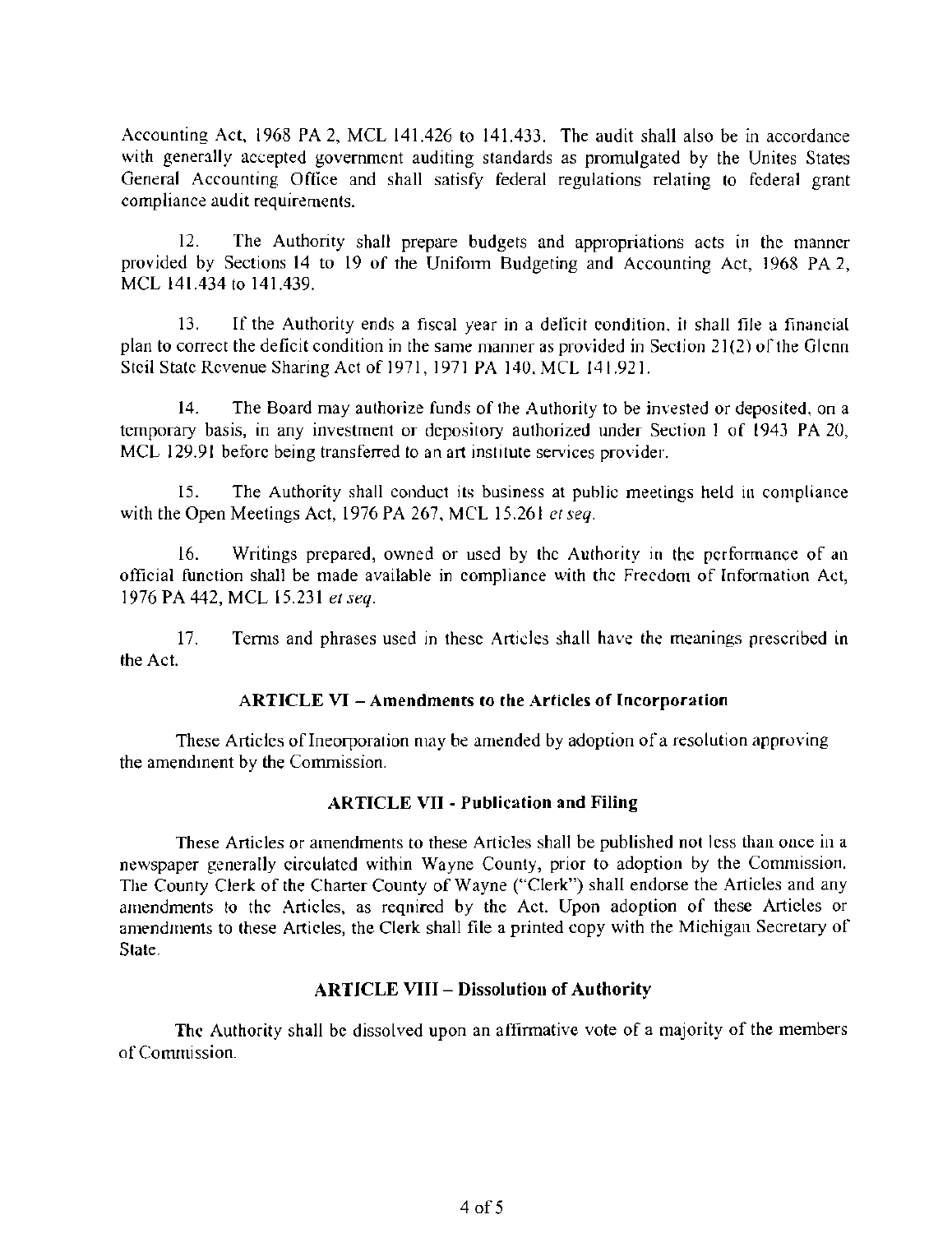#### ARTICLE IX - Tcrm and Effcctiveness

The term of existence of the Authority shall be perpetual or until terminated in aeeordance with these Articles or law.

These Articles shall become effective and the Authority shall become operative upon filing with the Michigan Secretary of State.

IN WITNESS WHEREOF, the County Commission of the Charter County of Wayne has executed and adopted these Articles of Incorporation on this \_\_\_ day of \_\_\_\_\_\_\_\_\_\_\_\_\_. 2012, as evideneed by Resolution.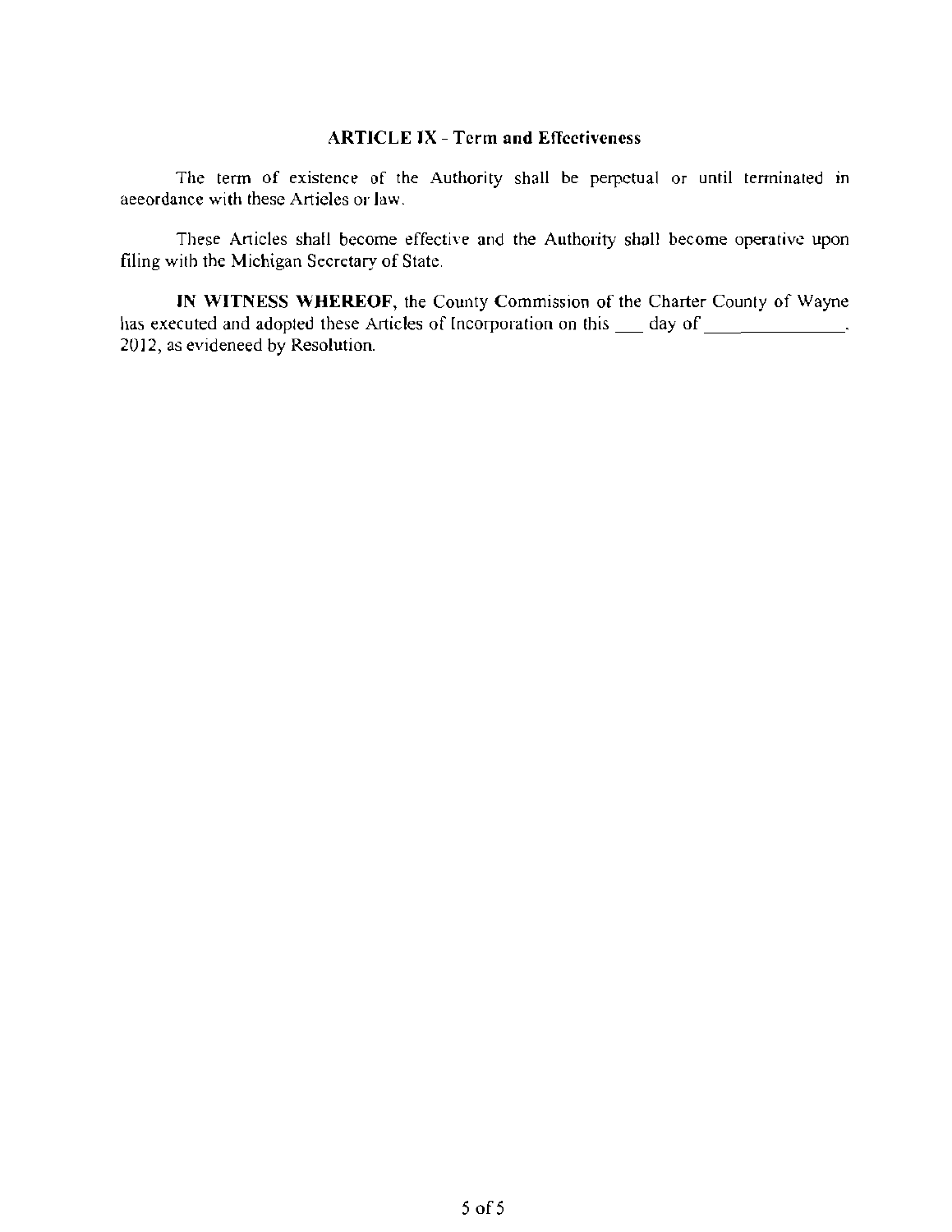

BLOOMFIELD AREA **CLARKSTON** EASTPOINTE & ROSEVILLE FARMINGTON FARMINGTON HILLS GROSSE POINTES MT CLEMENS SOUTHFiElD TAYlOR WAYNE **WYANDOTTE** 

Visit dia.org/insideout for downloadable maps and a complete list of Inside I Out locations!





Visit dia.org/insideout for details.

facebook.com/dia.insideout

twitter.com/diadetroit





FREE DAY AT THE DIA APRIL 22"

 $\sim$  $3 - 29 - 12$  $5$  (e.e.  $m$  $\mathcal{F}_1$ )  $D$ 'ship  $H$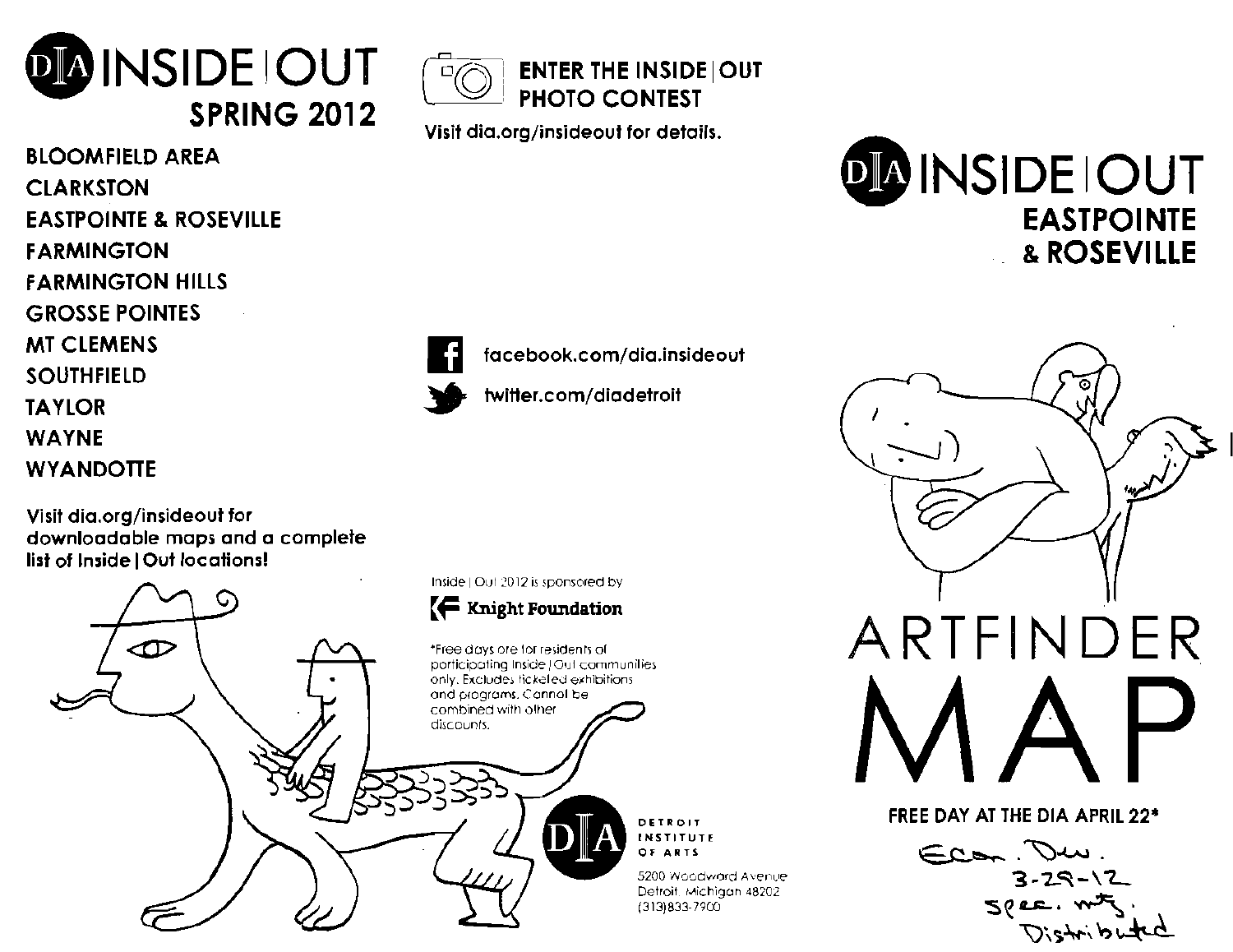



#### **Continental lanes**  31055 Gratiot Ave

 $rac{c}{\lambda}$ Alexander and the Women of Darius Giovanni Domenico Tiepolo



## **Roseville City Hall**

29777 Gratiot Ave Coastal Scene with a Man-of-War and Other Vessels Ludoll Bockhuysen



pooli<br>**psev**<br>utho<br>3185<br>prik s **Roseville-Eastpointe Recreation Authority**  18185 Sycamore st



#### 0 **Huron Park**

Dancers in a Green Room story of Oenone Edgar Degas Francis Davis Millet 18605 Frozha

.<br>مح



Eastpointe City Hall<br>
23200 Gratiot Ave<br>
The Nightmare **INCS** The Nightmare Henry Fuseli

Inside lOut brings reproductions of great treasures from the Detroit Institute of Arts jnto your community, Discover them all around town. Visit **dia.org/insideout** for maps of other communities and information on programs.



G)

**East Brook**<br>**Commons**<br>Nine Mile 8 **East Brook**  Nine Mile & Gratiot View of Le Crotoy from Upstream Georges Pierre Seurot

#### $\boldsymbol{\theta}$ **Children's Garden Pockel Park**

225-40 Gratiot Ave Staunch Friends William Frederick Yeames

**Eastpointe**  Memorial library 15875 Oak Ave Reading the

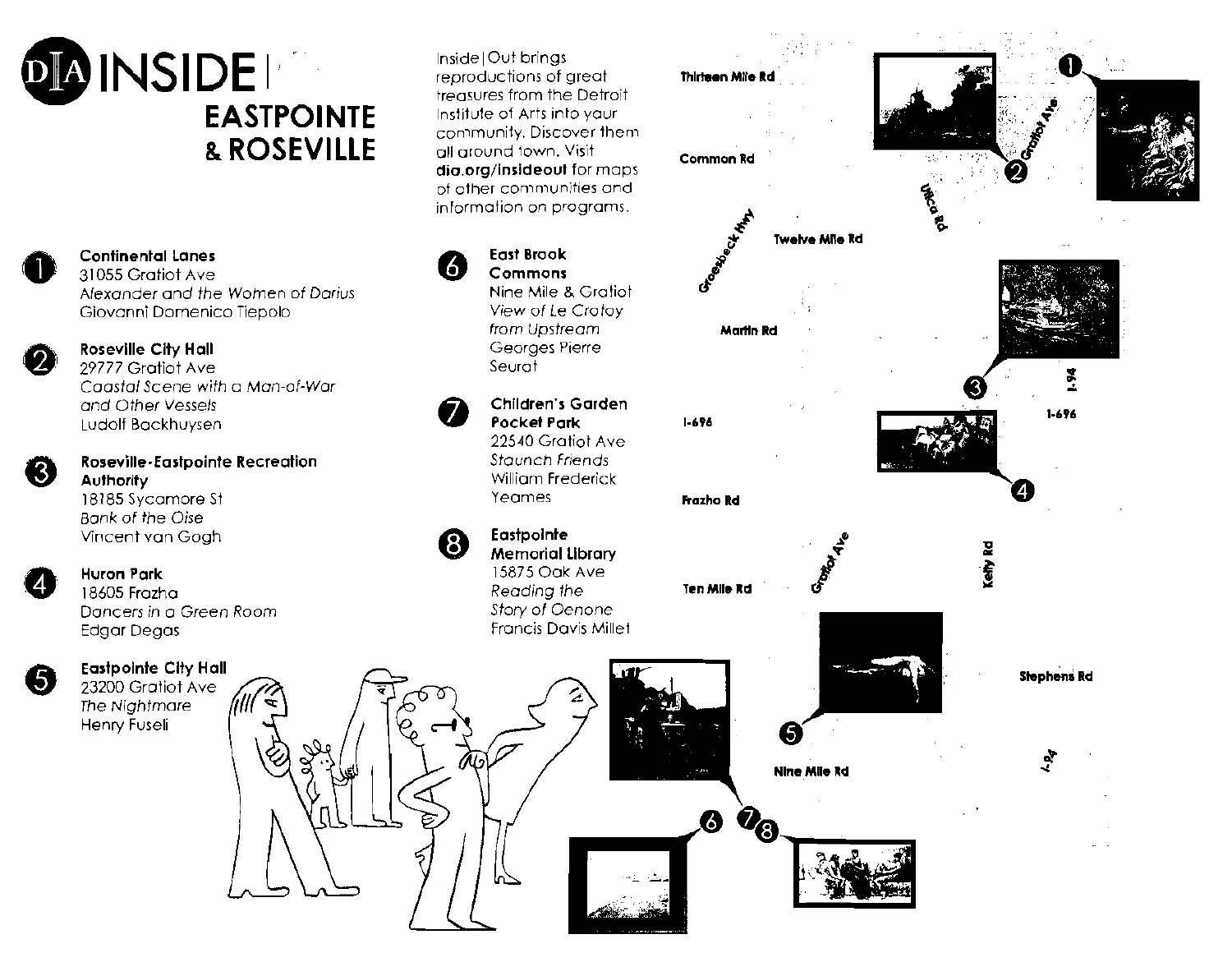

BLOOMFIELD AREA **CLARKSTON** EASTPOINTE & ROSEVILLE FARMINGTON FARMINGTON HILLS GROSSE POINTES MT CLEMENS SOUTHFIELD TAYlOR WAYNE **WYANDOTTE** 

Visil dia.org/insideoul for downloadable maps and a complete list of Inside | Out locations!





Visit dia.org/insideout for details.





I] facebook.com/dia.insideout

twitter.com/diadetroit

DETROIT **INSTITUTE** OF ARTS

5200 Woodward Avenue Delrall, Michigan 48202 (313)833-7?OO



FREE DAY AT THE DIA JUNE 24'

Econ. Den  $S$ per.  $\mathcal{D}$ istributed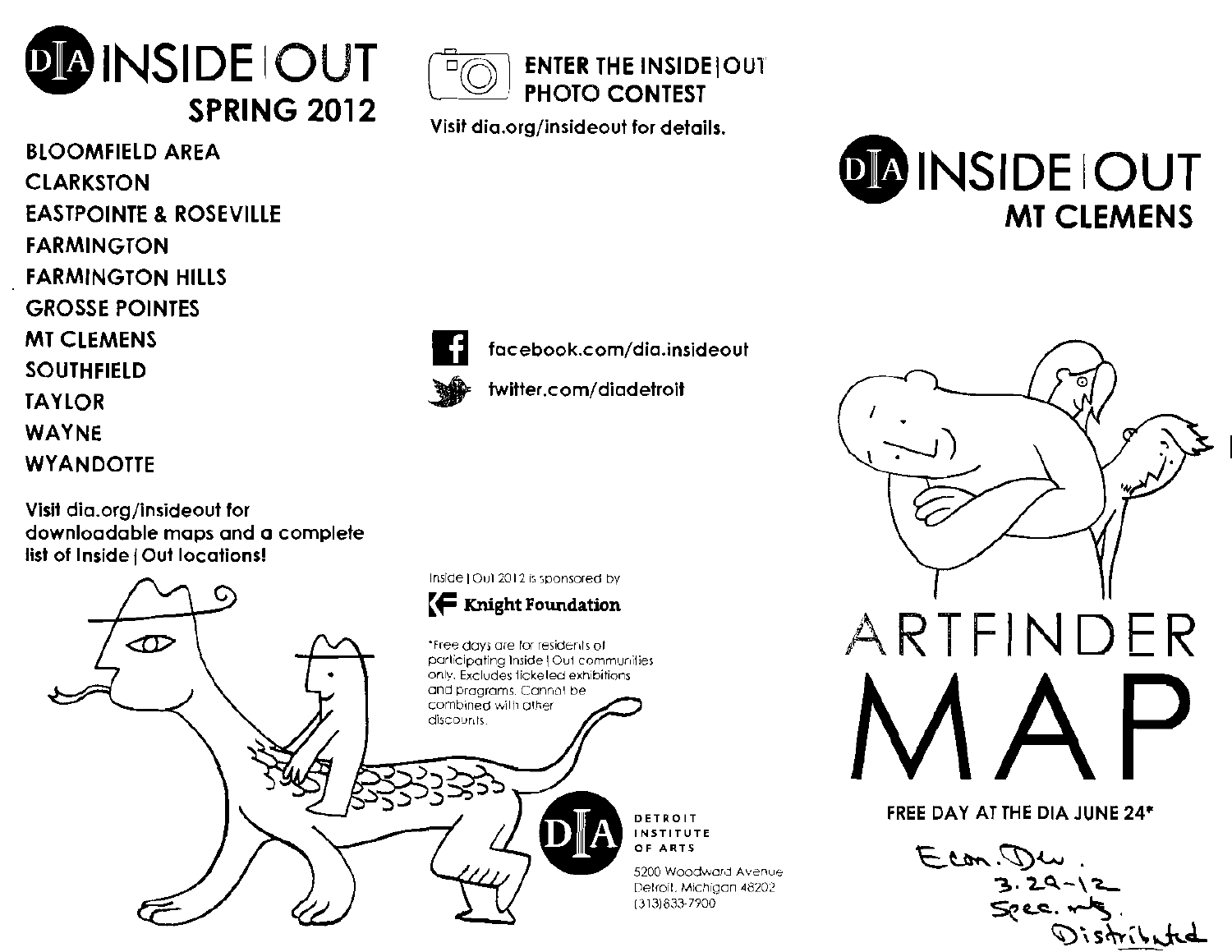# ENSIDE Inside | Out brings reproductions of great Discover them all around town. Visit<br>
Your community.<br>
MT CLEMENS **MT CLEMENS**

treasures from the Detroit Institute of Arts into **dia.org/insideout** for maps of other lawn. Visitude of Arts into an all a streagle of Arts into a dia.org/insideout for maps of other line of Arts into a communities and i your community. communities and information on programs.

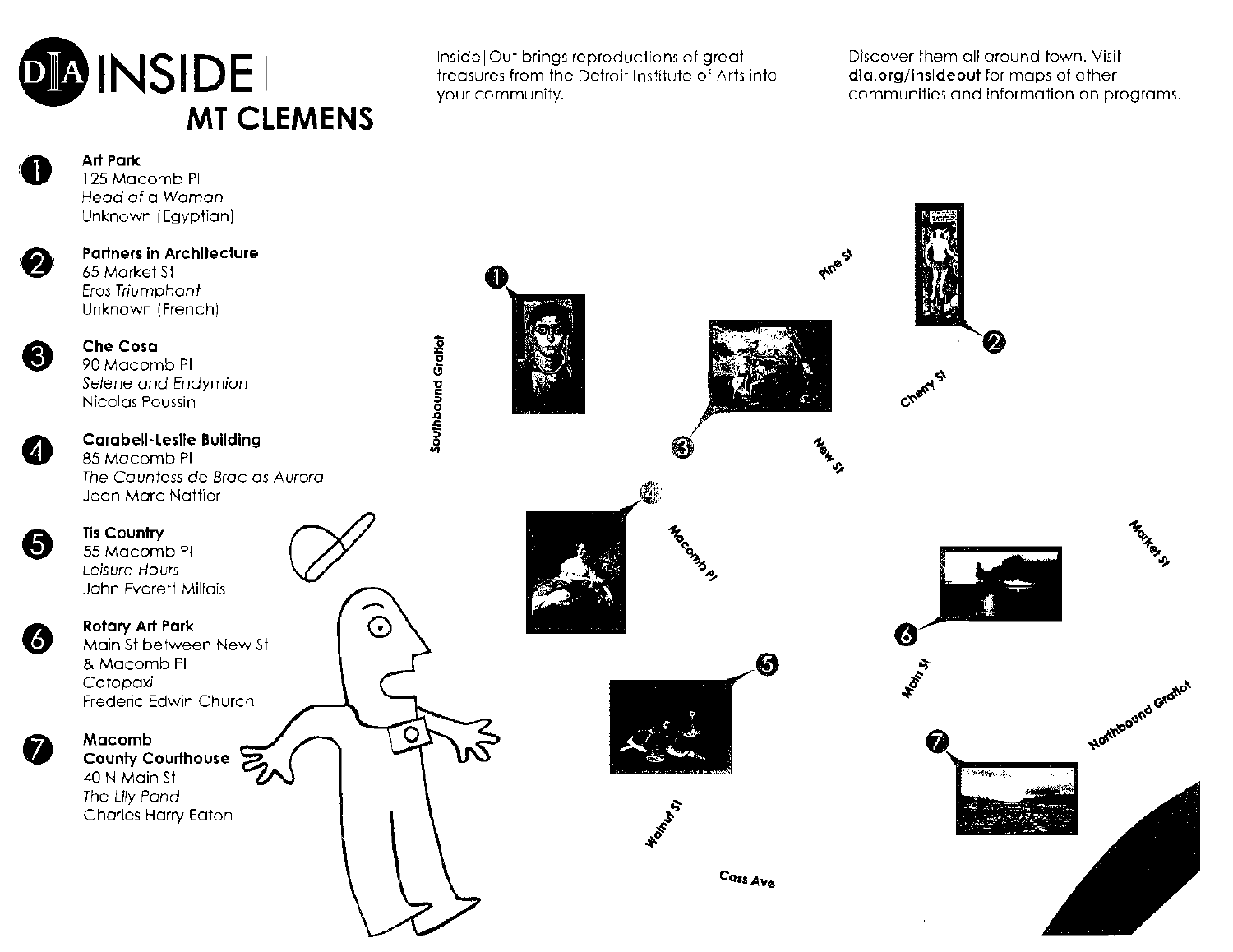RESOLUTION NO. \_ FULL BOARD MEETING DATE: --+-\_\_

AGENDA ITEM: \_

#### MACOMB COUNTY, MICHIGAN

**RESOLUTION TO** Receive and file the Summary of Administered Grants for the Department of Planning & Economic Development

**INTRODUCED BY** Commissioners James Carabelli and David **Flynn** Co-Chairs, Economic Development **Committee** 

#### COMMITTEE/MEETING DATE

Economic Development (special meeting) 03-29-12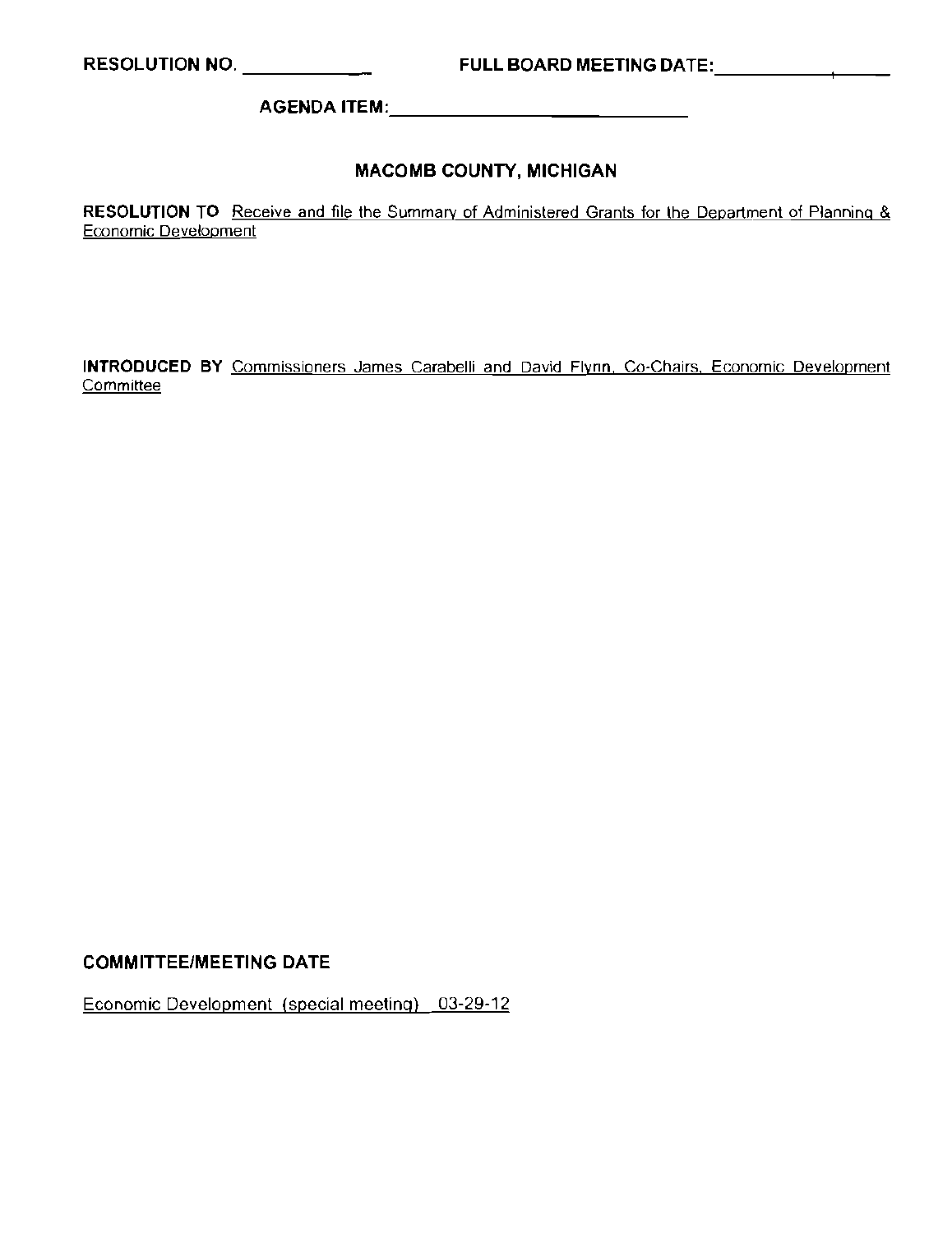'I..~~\$'

## Summary of Administered Grants  $6.8$ . Dev. Department of Planning & Economic Development 3-29 -12

#### Great Lakes Restoration Initiative

*Funding Agency* = *US Environmental Protection Agency* 

This grant is designed to assist in the Delisting ofthe Beneficial Use Impairments as part of the federal "Area ofConeem" designation 10 the Clinton River and its basin waters. by altering the hydrology of over 400 acres of rare Lake St. Clair Coastal Marshlands. With a parallel grant to remove invasive phragmite plants, the subject grant is looking to restore the botlomlands with a more diversified and native floral structure to assist in hydrological flow that will enable habitats for both flora and fauna.

Initial 2010 Funding: *\$1,495,000*  Budget Balance: \$1,100,000 Required Expenditure Deadline: 9/2013

#### Great Lakes Restoration Initiative

#### *Funding Agency = US Army Corps of Engineers through SEMCOG*

The purpose of this grant is to Retrofit Design approximately 800 lineal feet  $(2 - 400)$  foot sections) along Metropolitan Parkway, al the Harrington Drain Crossing. The design is underway with the Macomb County Department of Roads and is scheduled for a Spring 2012 implementation. The site will also include retrofits on the south side of Metropolitan Parkway adjacent to the Freedom Trail for educational purposes.

Initial 2010 Funding: *\$150.000*  Budget Balance: \$150,000 Required Expenditure Deadline: 10/2012

#### Michigan Dept of Natural Resources Trust Fund

#### *Funding Agency = Michigan Department of Natural Resources*

This grant is being co-administered with the Public Works offiee to develop the first phase of amenities at the Nicholson Nature Center on county owned property, behind the VerKulinen Building north of Dunham Road. Mr.& Mrs. James B. and Ann V. Nicholson provided a philanthropic grant to develop the site as a day use Nature Center and Environmental Educational facility. The plans are now under review for permit at both the State and Local levels. Late Winter/Early Spring construction is anticipated.

Initial 2011 Funding: *\$205,000* with *\$70,000* gift Budget Balance: \$205,000 Required Expenditure Deadline: 9/2013

J. Straute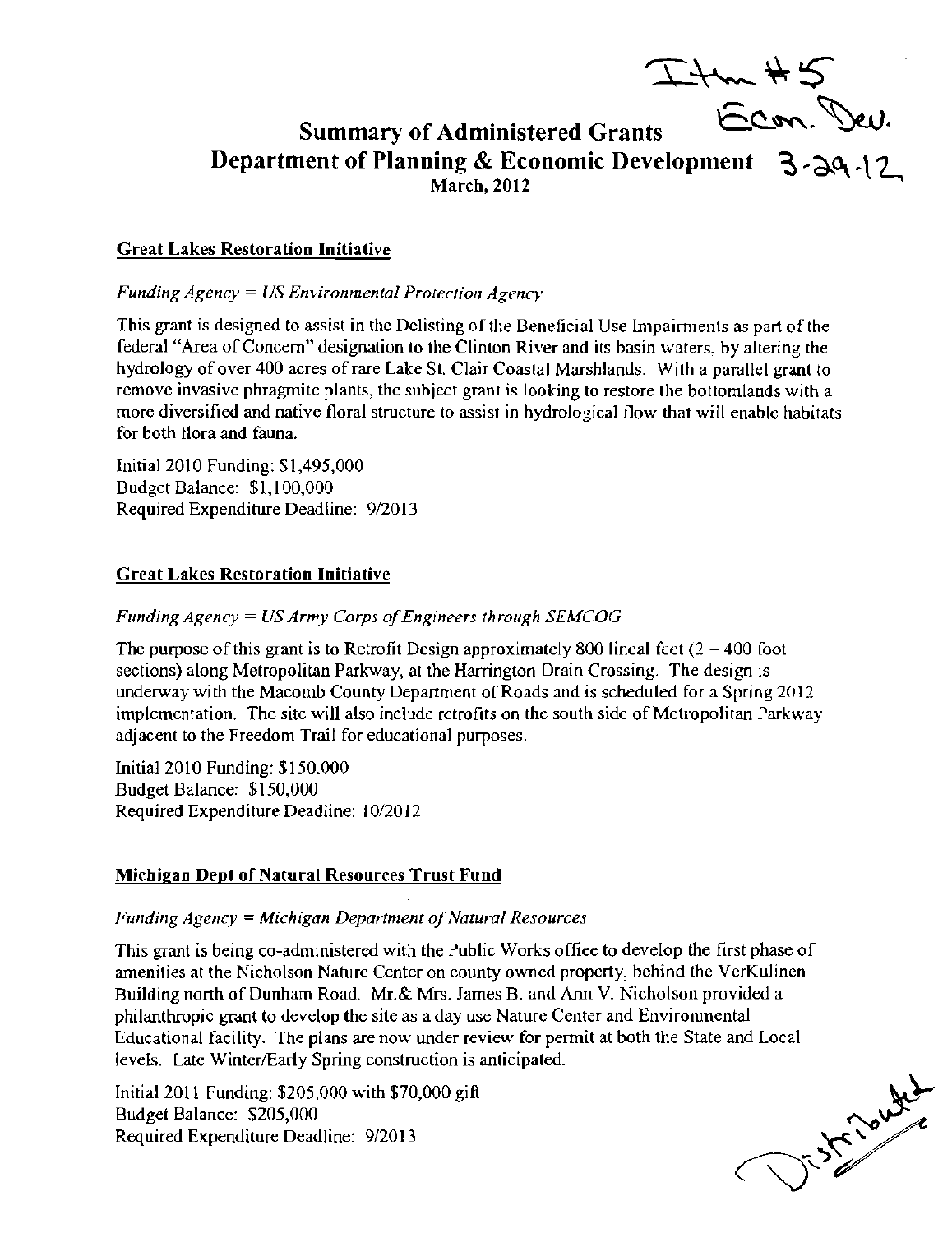#### Michigan Coastal Zone Management - Office of the Great Lakes

#### *Funding Agency* '= *Michigan Department o/Natural Resources*

This grant. contracted through the Michigan Natural Features Inventory, is designed to provide the seientific personnel to investigate high priority properties that have been earlier identified as having significant natural features. The program also considers many sites that were identified by local units of government of having significant soeial benefit to the citizens. Coastal and riparian properties are priority sites when deciding where the funds are appropriated.

Initial 2011 Funding: \$80,000 Budget Balance: \$33.000 Required Expenditure Deadline: 9/2012

#### Energy Efficiency Conservation Block Grant

#### *Funding Agency* = *US Dept o/Energy*

Goals of this grant are to reduce energy consumption on the Macomb County governmental eampus. Up to this point, the following has been achieved:

County Building lighting Retrofit, which includes retrofit lighting from T-12 to T-8 fixtures and bulbs. Also ineluded was the installation of daylight, oecupaney sensors, and new reflective ceiling tiles  $(1<sup>st</sup> Floor)$  in the building.

County Building = Replacement of Water Cooled Unit system with Air Cooled system.

VerKuilen Building = Retrofit lighting from  $T-12$  to T-8 lighting fixtures and bulbs.

Initial 2009 Funding: \$746,400 Budget Balanee: \$89,000 Required Expenditure Deadline: 6/2012

#### Hazardous Substance Grant

*Funding Agenq* = *US Environmental Protection Agency* 

This granl provides funding to assess sites for potential contamination from hazardous substances, pollutants and contaminants. Funds can be applied to the cost of environmental studies such as Phase I, Phase II, as well as a Baseline Environmental Assessment (SEA) and Due Care Plan.

Initial 2008 Funding: \$200,000 Budget Balance: \$23,000 Required Expenditure Deadline: 6/2012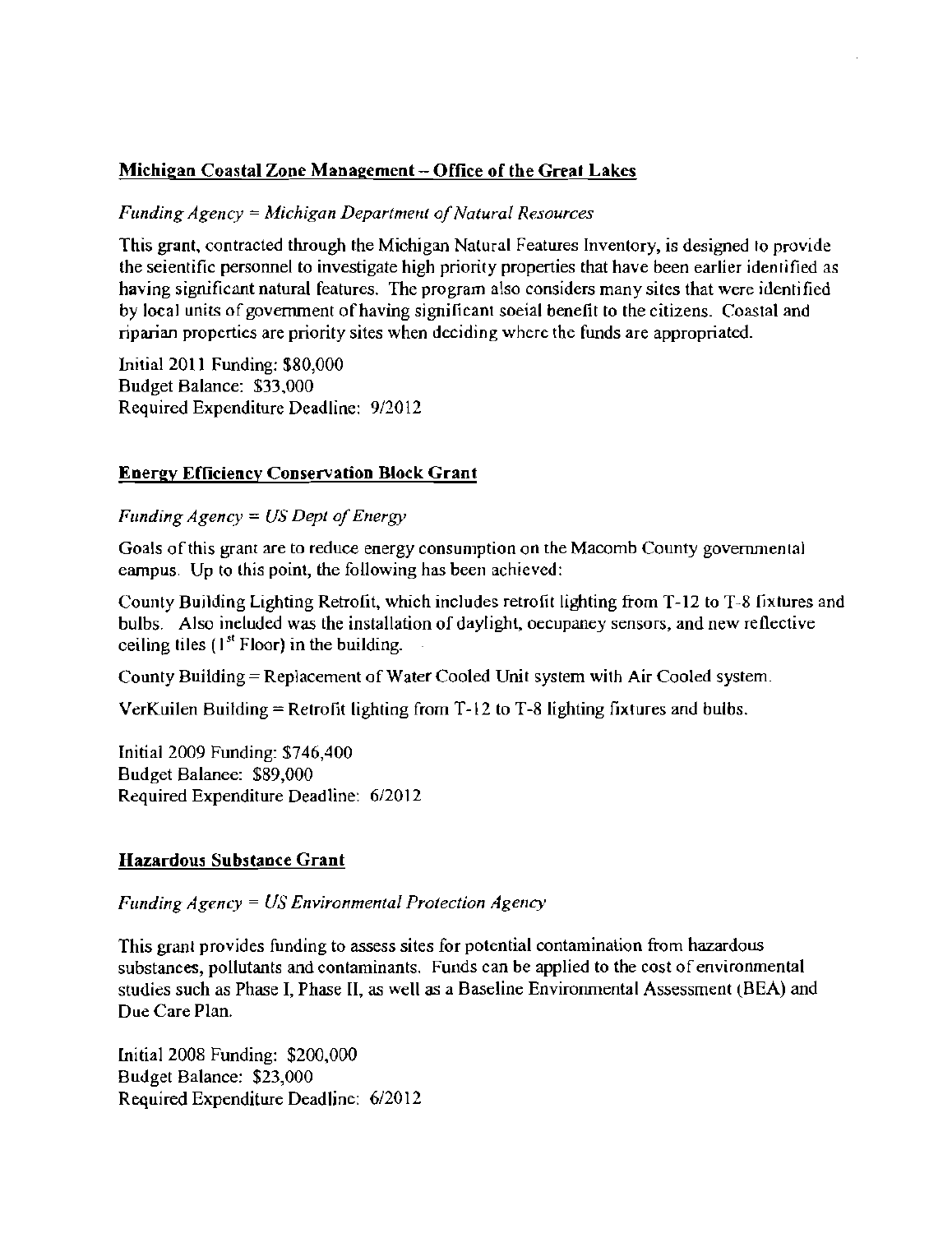#### Petroleum Substance Grant

*Funding Agency* = *US Environmental Protection Agency* 

This grant provides funding 10 assess sites for potential contamination from petroleum and petroleum substances. Funds can be applied to the eost ofenvironmental studies such as Phase I, Phase II, as well as a Baseline Environmental Assessment (BEA) and Due Care Plan.

Initial Funding: \$200,000 Budget Balance: \$58,000 Required Expenditure Deadline: 6/2012

#### Community Development Block Grant Program

*Funding Agency = US Department of Housing and Urbon Development* 

This grant provides annual funding for housing and community development projects including housing rehabilitation, infrastructure and facilities improvements, and public services, in order to help lower~income families, and to eliminate slums and blight.

Initial 2012 Funding: \$1.5 Million Budget Balance: \$1.5 Million Required Expenditure Deadline: None

#### HOME Program

*Funding Agency = US Department of Housing and Urban Development* 

This grant can be used On a variety of affordable housing activities for lower-income housing owners or renters. It can include new construction, rehabilitation, and tenant-based rental assistance.

Initia12012 Funding: \$1 Million (50% to the county, and the remaining balance split between Clinton Township, Roseville, and Sterling Heights.) Budget Balanee: \$1.0 Million Required Expenditure Deadline: 1/2016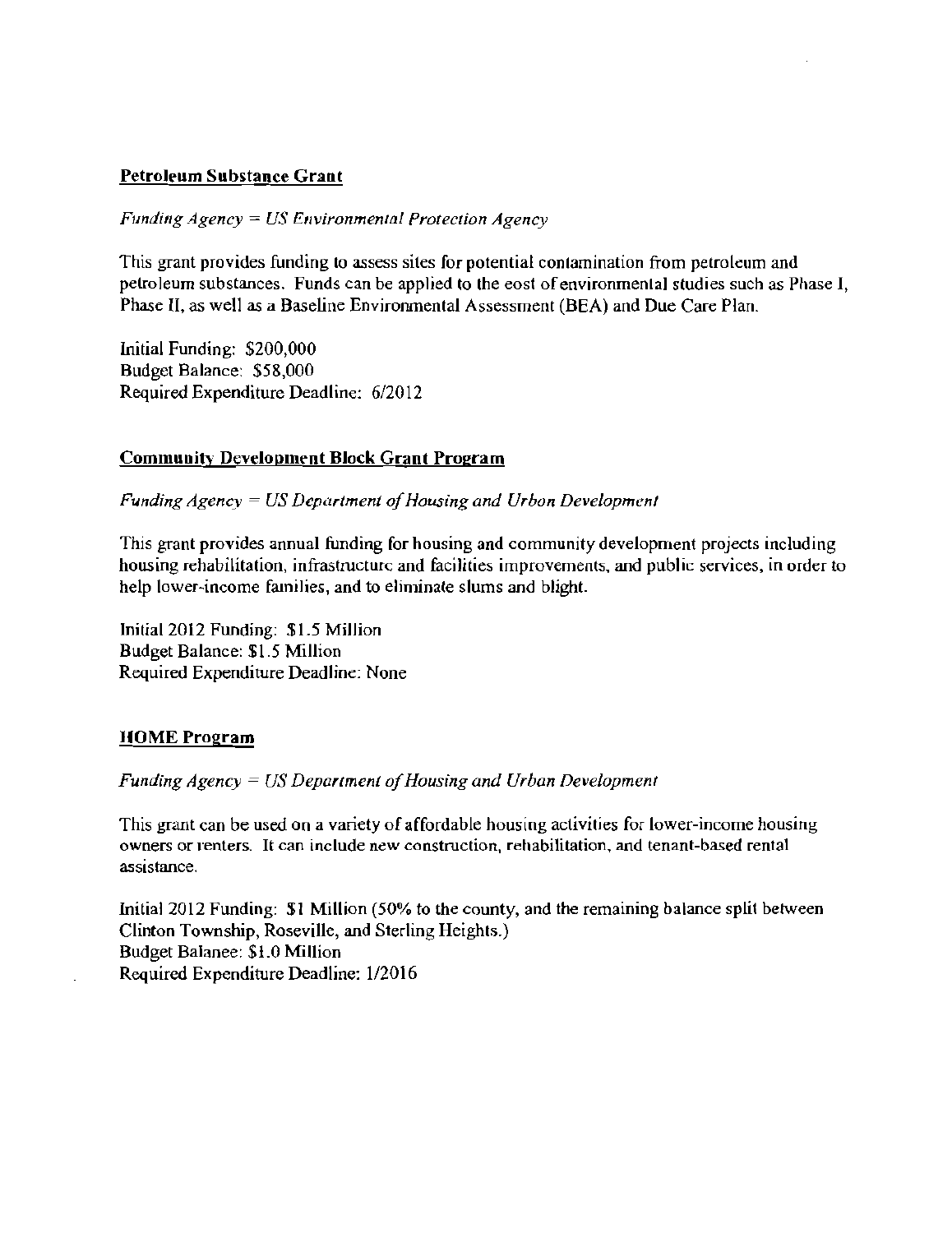#### Neighborhood Stabilization Program 1 (NSP 1)

*Funding Agency = US Department of Housing and Urban Development* 

This grant program was designed to address the foreclosure crisis. Recipients were allowed to design their own programs, which could include housing rehabilitation and redevelopment, and demolition.

lnitia12009 Funding: \$9.7 Million Budget Balance: \$817,000 Required Expenditure Deadline: 3/2013

#### Neighborhood Stabilization Program 3 (NSP 3)

*Funding Agency* = *US Department ofHousing and Urban Development* 

This grant program was similar to NSP 1 with one difference  $-$  all activities must specifically address housing.

lnitial2011 Funding: \$2.5 Million Budget Balance: \$2.5 Million Required Expenditure Deadline: 3/2014

#### Homeless Prevention and Rapid Re-Housing (HPRP)

*Funding Agency = US Department of Housing and Urban Development* 

This was a special one-time grant to help the county address the needs of homeless persons/families, or those at risk of becoming so.

lnitia] 2008 Funding: \$676,000 Budget Balance: \$0 Required Expenditure Deadline: 10/2012

#### Community Development Block Grant Program - Recovery (CDBG-R)

*Funding Agency = US Department of Housing and Urban Development* 

This stimulus program grant was designed to stimulate the economy through job creation.

Initial 2009 Funding: \$450,000 Budget Balance: \$450,000 Required Expenditure Deadline: 10/2012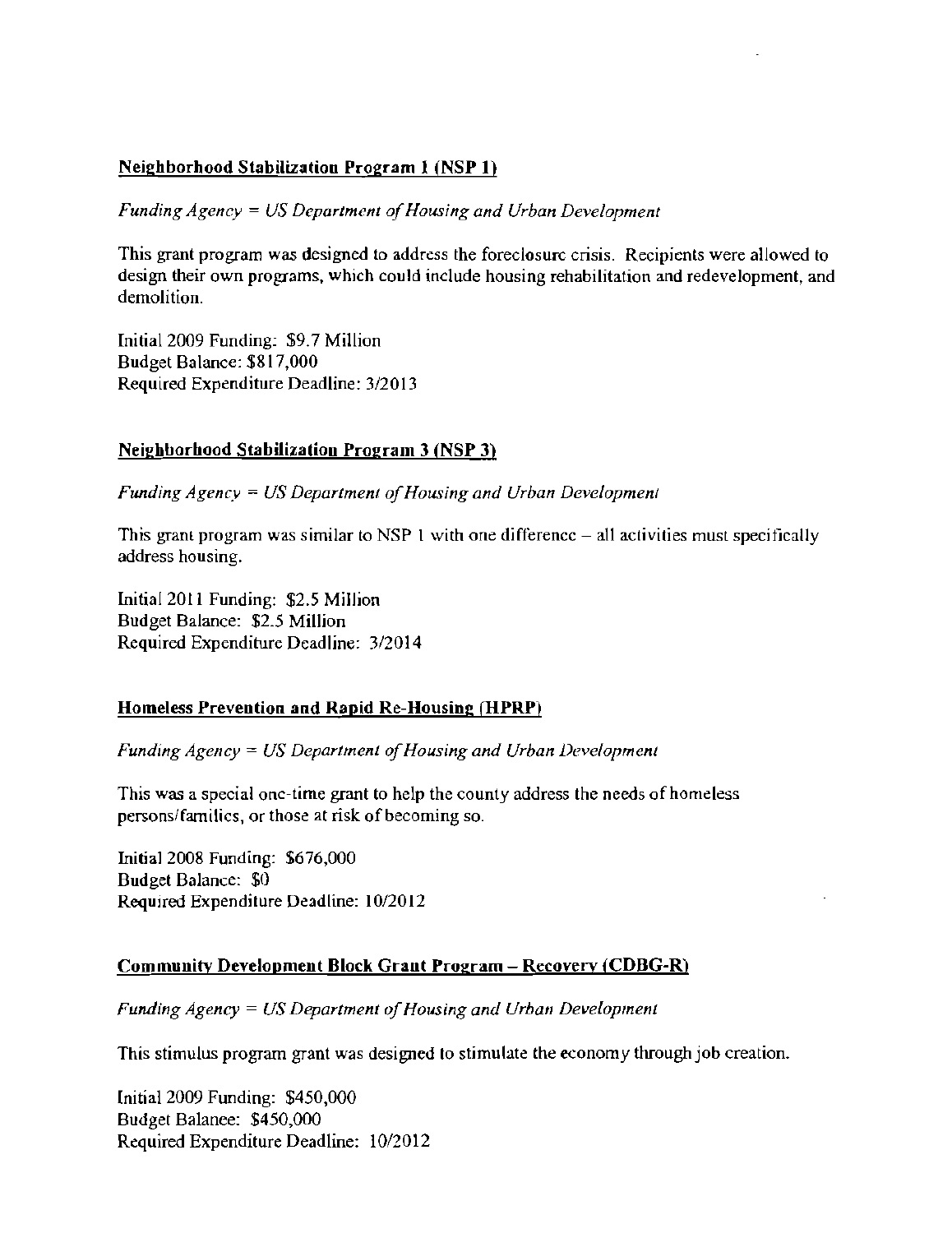### Summary of Administered Grants Department of Planning & Economic Development

**February 2012** 

#### **Energy Efficiency Conservation Block Grant**

*Funding Agency = US Dept of Energy* 

Goals of this grant are to reduce energy consumption on the Macomb County governmental campus. Up to this point, the following has been achieved:

County Building Lighting Retrofit, which includes retrofit lighting from  $T-12$  to  $T-8$ fixtures and bulbs. Installation of daylight, occupancy sensors, and new reflective ceiling tiles  $(1<sup>st</sup>$  Floor) in the building.

County Building = Replacement of Water *Cooled* Unit system with Air Cooled system.

VerKuilen Building  $=$  Retrofit lighting from T-12 to T-8 lighting fixtures and bulbs.

Initial 2009 Funding: \$746,400

#### **Great Lakes Restoration Initiative**

*Funding Agency = US Environmental Protection Agency* 

This grant is designed to assist in the Delisting of the Beneficial Use Impairments as part of the federal "Area of Concern" designation to the Clinton River and its basin waters, by altering the hydrology of over 400 acres of rare Lake St. Clair Coastal Marshlands. With a parallel grant to remove invasive phragmite plants, the subject grant is looking to restore the hottomlands with a more diversified and native floral structure to assist in hydrological flow that will enable habitats for hoth flora and fauna.

Initial 2010 Funding: \$1,495,000

#### **Great Lakes Restoration Initiative**

#### *Funding Agency* = *US Army Corps of Engineers through SEMCOG*

The purpose of this grant is to Retrofit Design approximately 800 lineal feet  $(2 - 400$  foot sections) along Metropolitan Parkway, al the Harrington Drain Crossing. The design is underway with the Macomb County Department of Roads and is scheduled for a Spring 2012 implementation. The site will also include retrofits on the soutb side of Metropolitan Parkway adjacent to the Freedom Trail for educational purposes.

Initial 2010 Funding: \$150,000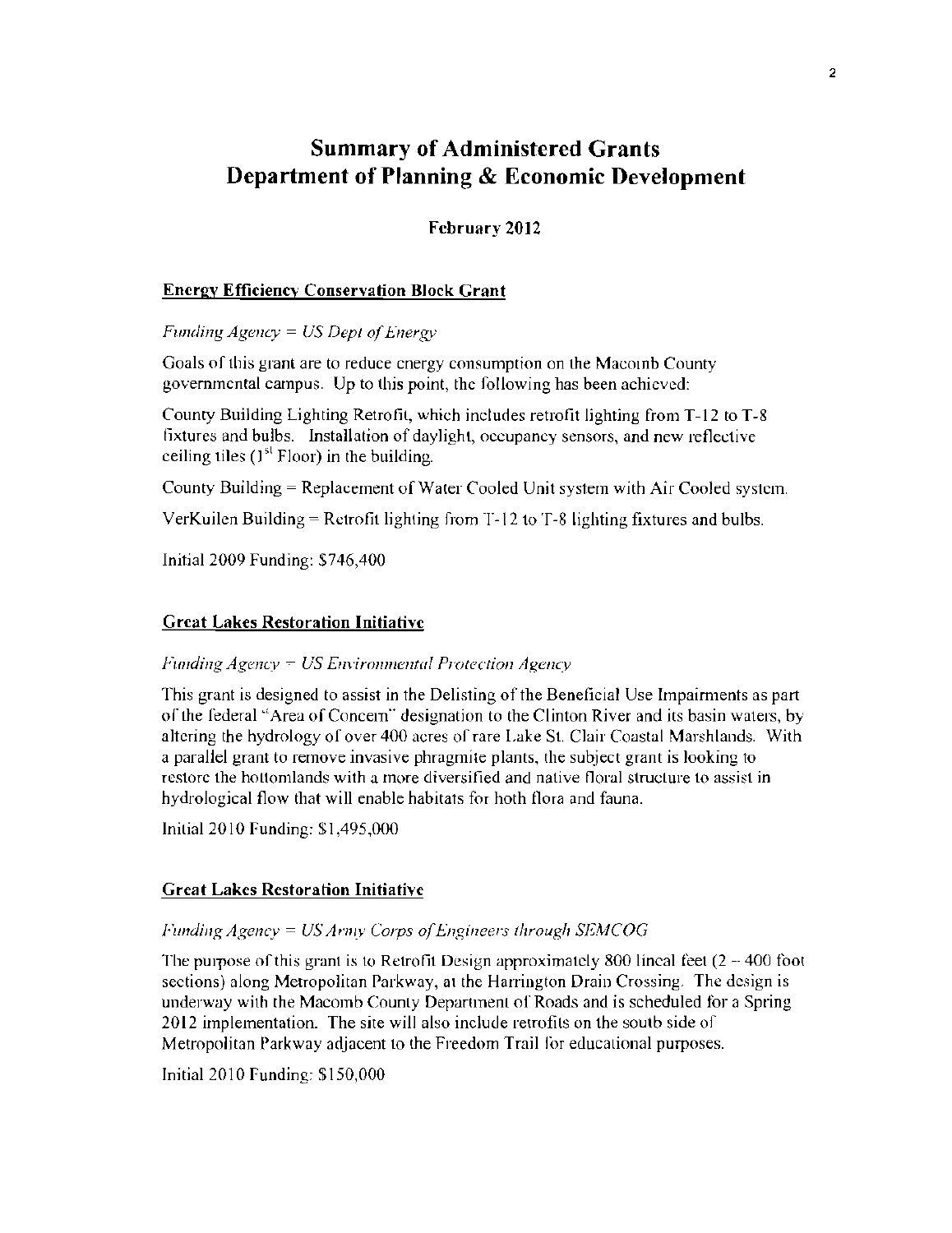#### Michigan Dept of Natural Resources Trust Fund

#### *Funding Agency = Michigan Department of Natural Resources*

This grant is being co-administered with the Puhlic Works office to develop the first phase of amenities at the Nicholson Nature Center on county owned property, behind the VerKulinen Building north afDunham Road. Mr.& Mrs. James B. and Ann V. Nicholson provided a philanthropie grant to develop the site as a day use Nature Center and Environmenral Educational facility. The plans are now under review Jor pennil at hoth the State and Local levels. Late Winter/Eady Spring construction is anticipated.

Initial 2011 Fundmg: \$200,000 wilh \$70,000 gift

#### Michigan Coastal Zone Management - Office of the Great Lakes

#### *Fill/ding Agenc\>'* = *Michigan Department olNatura! Resources*

This grant, contracted through the Michigan Natural Features Inventory, is designed to provide the scientific personnel to investigate high priority properties that have been earlier identified as having significant natural features. The program also considers many sites that were identified by local units of government of having significant social benefit to the citizens. Coastal and riparian properties are priority sites when deciding where the funds are appropriated.

Initial 2011 Funding: \$80,000

#### Hazardous Substance Cran'

*Funding Agency = US Environmental Protection Agency* 

This grant provides funding to assess sites for potential contamination from hazardous. substances, pollutants and contaminants. Funds can be applied to the cost of environmental studies such as Phase I, Phase II, as well as a Baseline Environmental Assessment (BEA) and Due Care Plan.

Initial Fuuding: \$200,000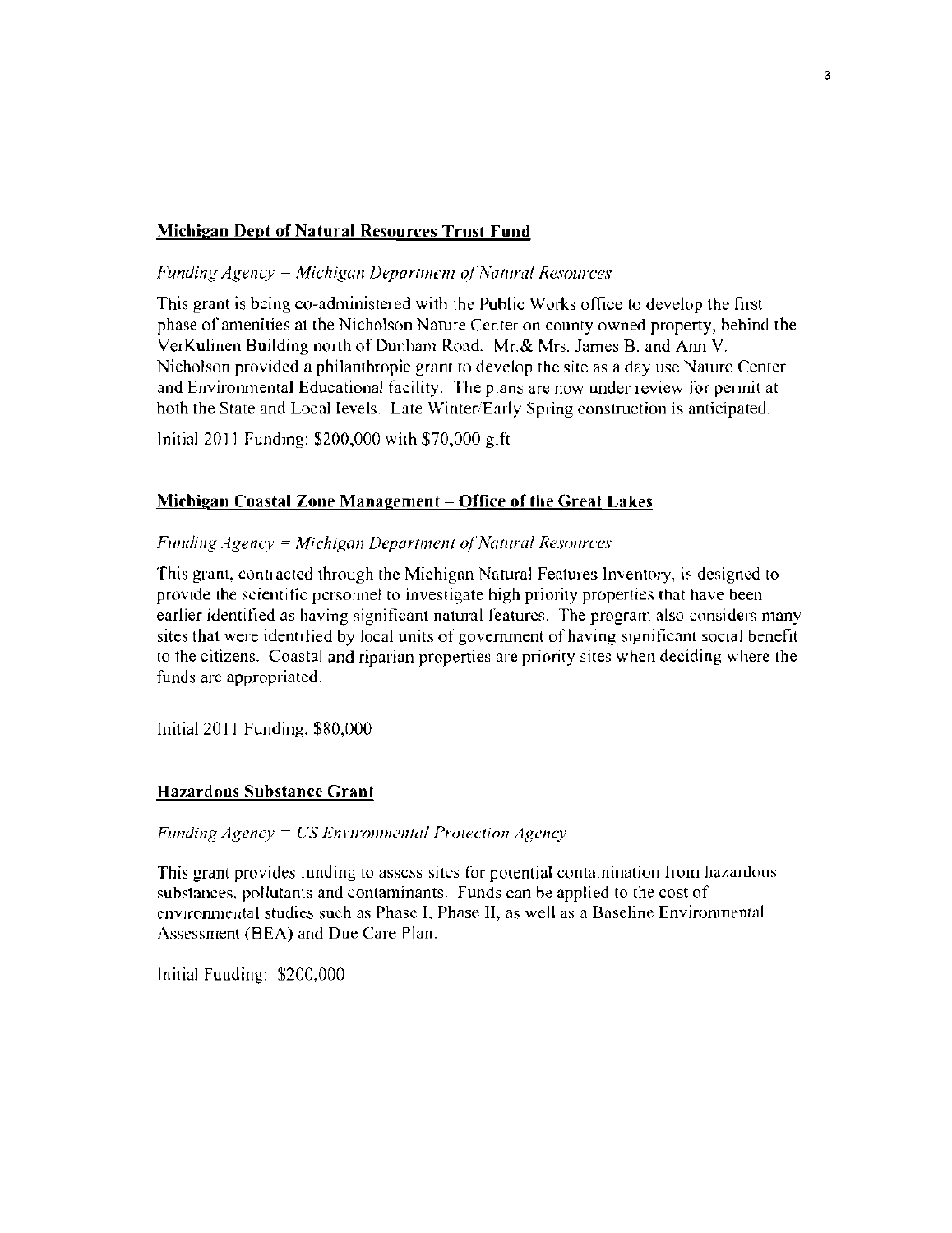#### **Petroleum Substance Grant**

*Funding Agency = US Environmental Protection Agency* 

This grant provides funding to assess sites for potential contamination from petroleum and petroleum substances. Funds can be applied to the cost of environmental studies such as Phase I, Pbase II, as well as a Baseline Environmental Assessment (BEA) and Due Care Plan.

,

Initial Funding: \$200,000

#### Communitv **Development Block Crant Program**

*Funding Agency = US Department of Housing and Urban Development* 

This grant provides annual funding for housing and eommunity development projects including housing rehabilitation, infrastructure and faeilities improvements, and public serviees, in order to help lower-income families, and 10 eliminate slums and blight.

Initial 2012 Funding: \$1.5 Million

#### **HOME Program**

#### *Funding Agency = US Department of Housing and Urban Development*

This grant ean be used on a vanety of affordable housing aetivities for lower-income housing owners or renters. It can include new construction, rehabilitation, and tenantbased rental assistance.

Imtial2012 Funding: 51 Million (50% to the county. and the remaining balance split between Clinton Township, Roseville, and Sterling Heights.)

#### **Neighborhood Stabilization Program 1 (NSP l)**

#### *Funding Agency = US Department of Housing and Urban Development*

This grant program was designed to address the foreclosure crisis. Recipients were allowed to design their own programs, which could include housing rehabilitation and redevelopment, and demolition.

Initial 2009 Funding: \$9.7 Million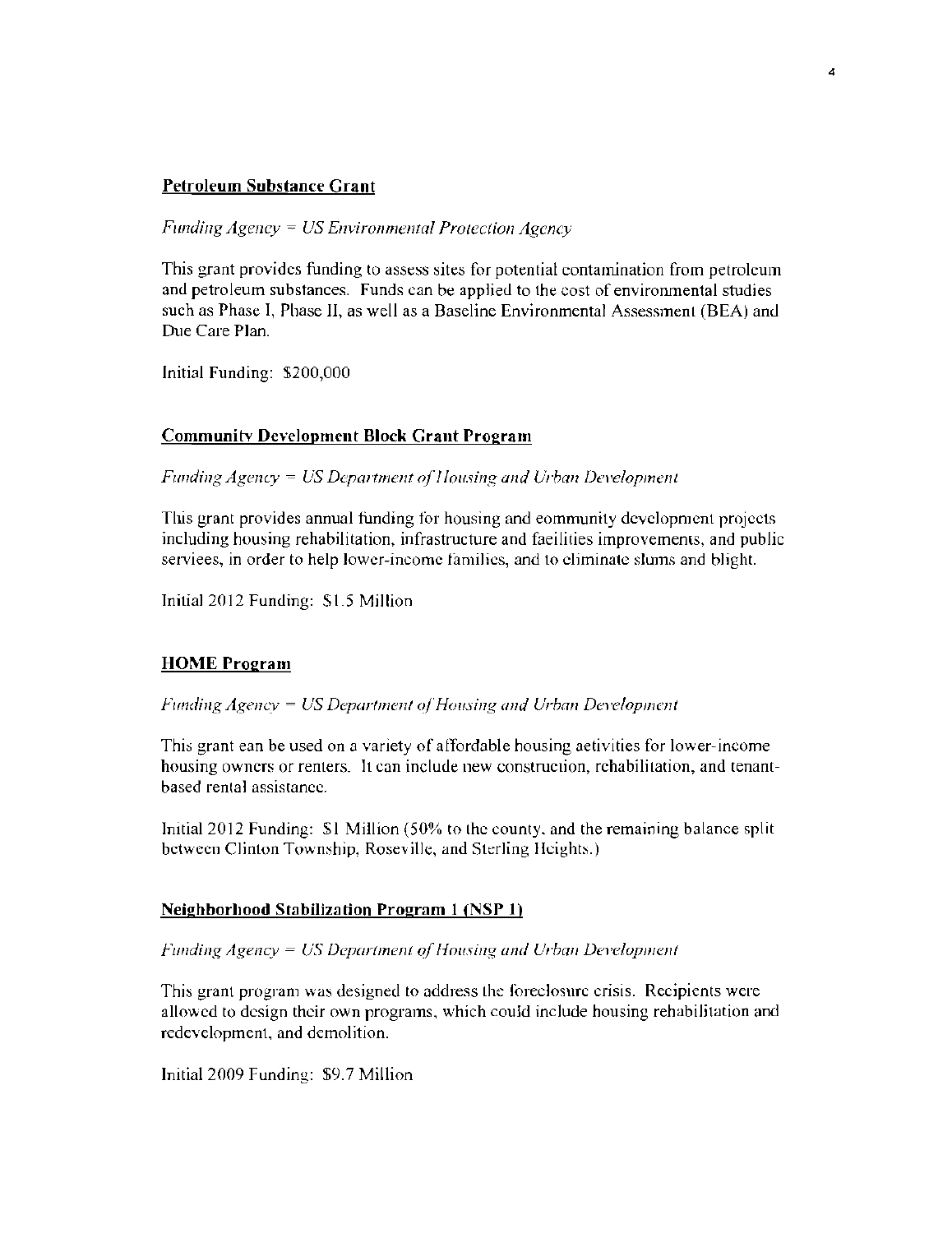#### Neighborhood Stabilization Program 3 (NSP 3)

*Funding Agency = US Department of Housing and Urban Development* 

This grant program was similar to NSP  $\ddagger$  with one difference – all activities must specifically address housing.

Initial 2011 Funding: S2.5 Million

#### Homeless Prevention and Rapid Re-Housing (HPRP)

*Funding Agency = US Department of Housing and Urban Development* 

This was a special one-time grant to help the county address the needs of homeless persons/families, or those at risk of becoming so.

Initial 2008 Funding: \$676,000

#### Community Development Block Grant Program - Recovery (CDBG-R)

*Funding Agency = US Department of Housing and Urban Development* 

This stimulus program grant was designed to stimulate the economy through job creation.

Initial 2009 Funding: \$450,000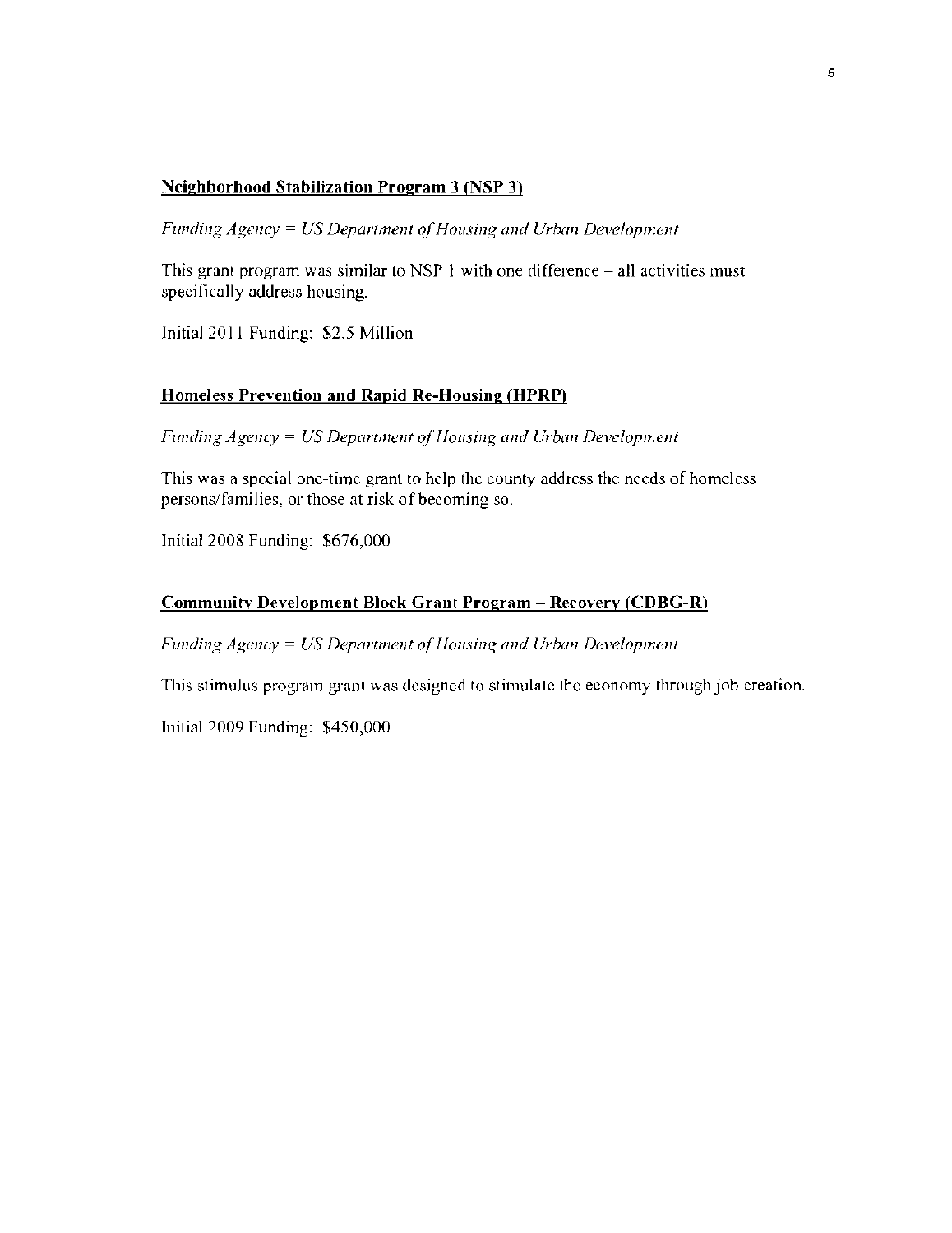AGENDA ITEM: \_

#### MACOMB COUNTY, MICHIGAN

**RESOLUTION TO** Receive and file the summary of Public Works Office Grants

**INTRODUCED BY** Commissioners James Carabelli and David Flynn, Co-Chairs, Economic Development **Committee** 

#### COMMITTEE/MEETING DATE

Economic Development (special meeting) 03-29-12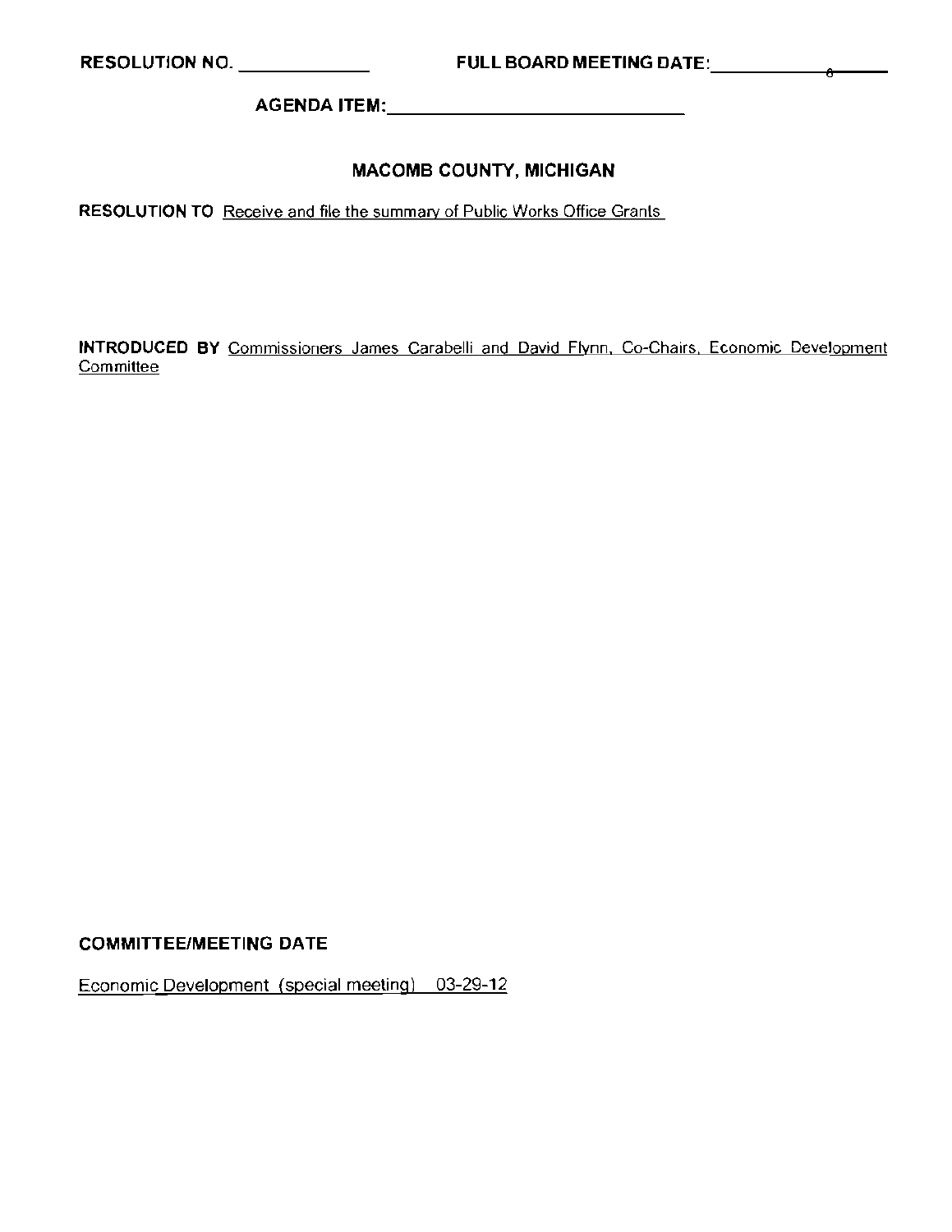#### Public Works Office Grants

#### **GIS Digital Drain Mapping Program (Enclosed Drains) Phase 3**

Project Description:

Create a digital mapping program in electronic format showing the name, location, engineering plans and attributes of approximately 435 miles of enclosed county drains established under the Michigan Drain Code, under the jurisdiction of the Macomb County Public Works Commissioner.

Grantor: US Army Corps of Engineers

Grant Program: US Army Corps of Engineers Public Assistance to States (PAS) Program

Project Cost: \$308,000 Federal Contribution: \$154,000 Local Match: \$77,000 in kind services and \$77,000 cash

Date Initiated: June 2009

Currenl Status: 46% complete

Allocated Grant Funds: Grant funds for engineering consulting services are provided directly by the US Army Corps of Engineers to the consultant.

Unallocated Grant Funds: Grant funds for engineering consulting services are provided directly by the US Army Corps of Engineers to the consultant.

Deadline: 12/31/2012

Renewal Dale: 12/31/2012

Other Information: Technical services are provided by consulting engineer Telra Tech, Inc., under contract with the Corps of Engineers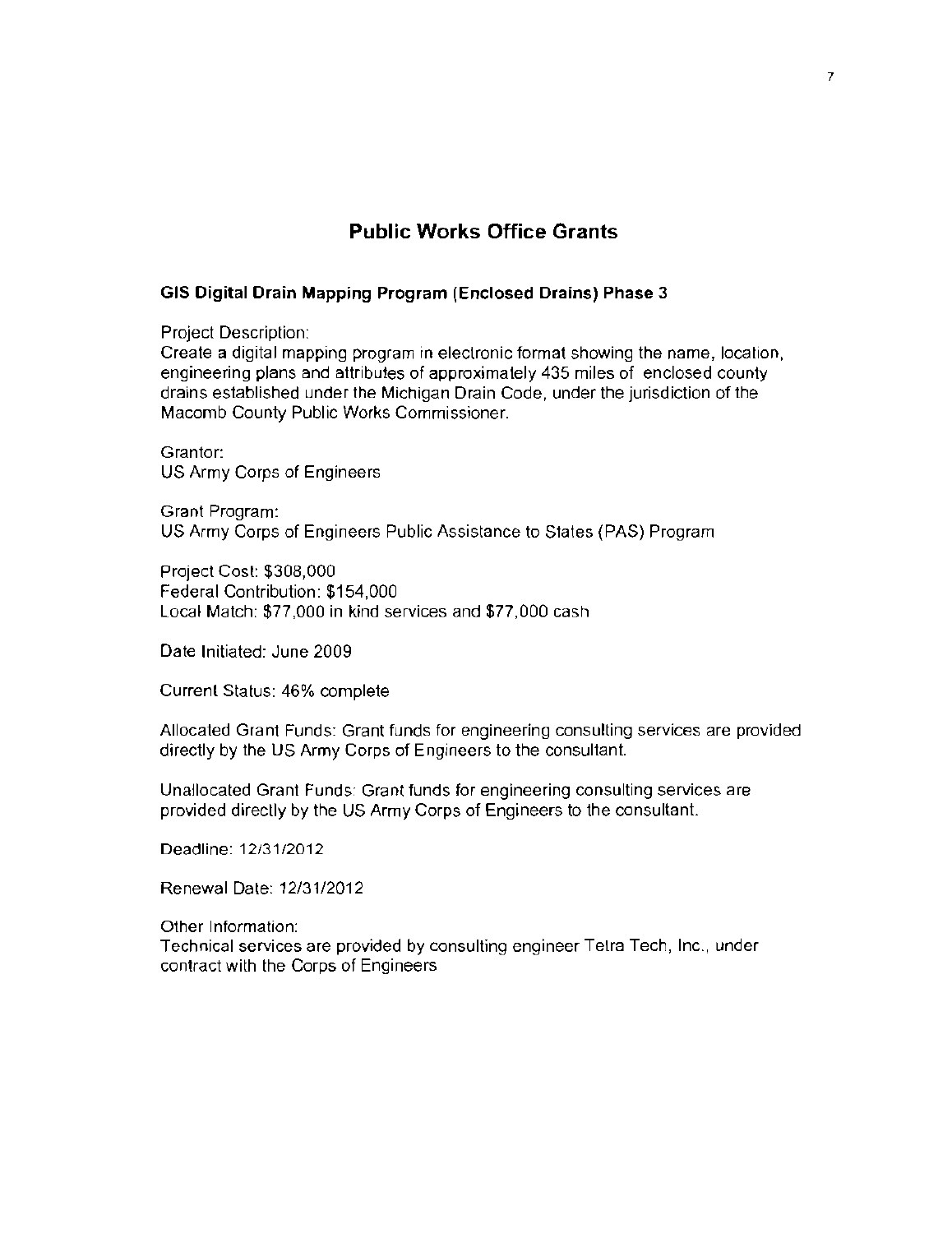#### **GIS Digital Drain Mapping Program (Enclosed Drains) Phase 4**

Project Description:

Create a digital mapping program in electronic format showing the name, location, engineering plans and attributes of approximately 435 miles of enclosed county drains established under the Michigan Drain Code, under the jurisdiction of the Macomb County Public Works Commissioner.

Grantor: US Army Corps of Engineers

Grant Program: US Army Corps of Engineers Public Assistance to States (PAS) Program

Project Cosl: \$100,000 Federal Contribution: \$50,000 Local Match: \$45,000 in kind services and \$5,000 cash

Date Initiated: September 2011

Current Status: 58% complete

Allocated Grant Funds: Grant funds for engineering consulting services are provided directly by the US Army Corps of Engineers to the consultant

Unallocated Grant Funds: Grant funds for engineering consulting services are provided directly by the US Army Corps of Engineers to the consultant.

Deadline: 12/31/2012

Renewal Dale: 12/31/2012

Other Information:

Technical services are provided by consulting engineer Tetra Tech, Inc., under contract with the Corps of Engineers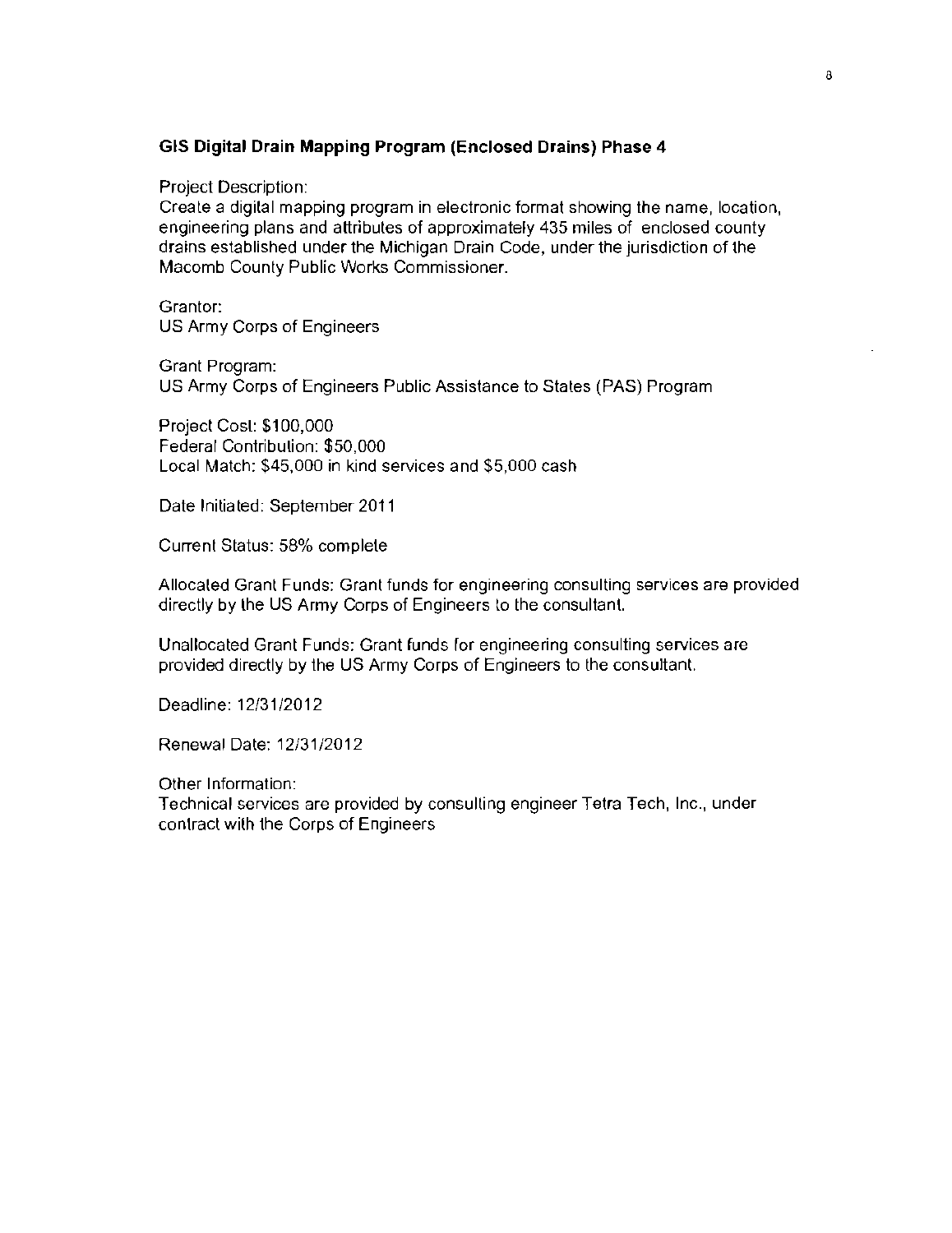#### **GIS Digital Drain Mapping Program (Open Drains)**

Project Description:

Create a digital mapping program in electronic format showing the name, location, engineering plans and attributes of approximately 487 miles of open county drains established under the Michigan Drain Code, under the jurisdiction of the Macomb County Public Works Commissioner.

Grantor: US Army Corps of Engineers

Grant Program: US Army Corps of Engineers Remedial Action Program (RAP))

Project Cost: \$214.000 Federal contribution: \$139,628 Local Match: \$74,990 in kind services

Date Initiated: February 2011

Current Status: 43% complete

Allocated Grant Funds: Grant funds for engineering consulting services are provided directly by the US Army Corps of Engineers to the consultant.

Unallocated Grant Funds: Grant funds for engineering consulting services are provided directly by the US Army Corps of Engineers to the consultant.

Deadline: 01/31/2013

Renewal Date: 01/31/2013

Other Information:

Technical services are provided by consulting engineer Tetra Tech, Inc., under contract with the Corps of Engineers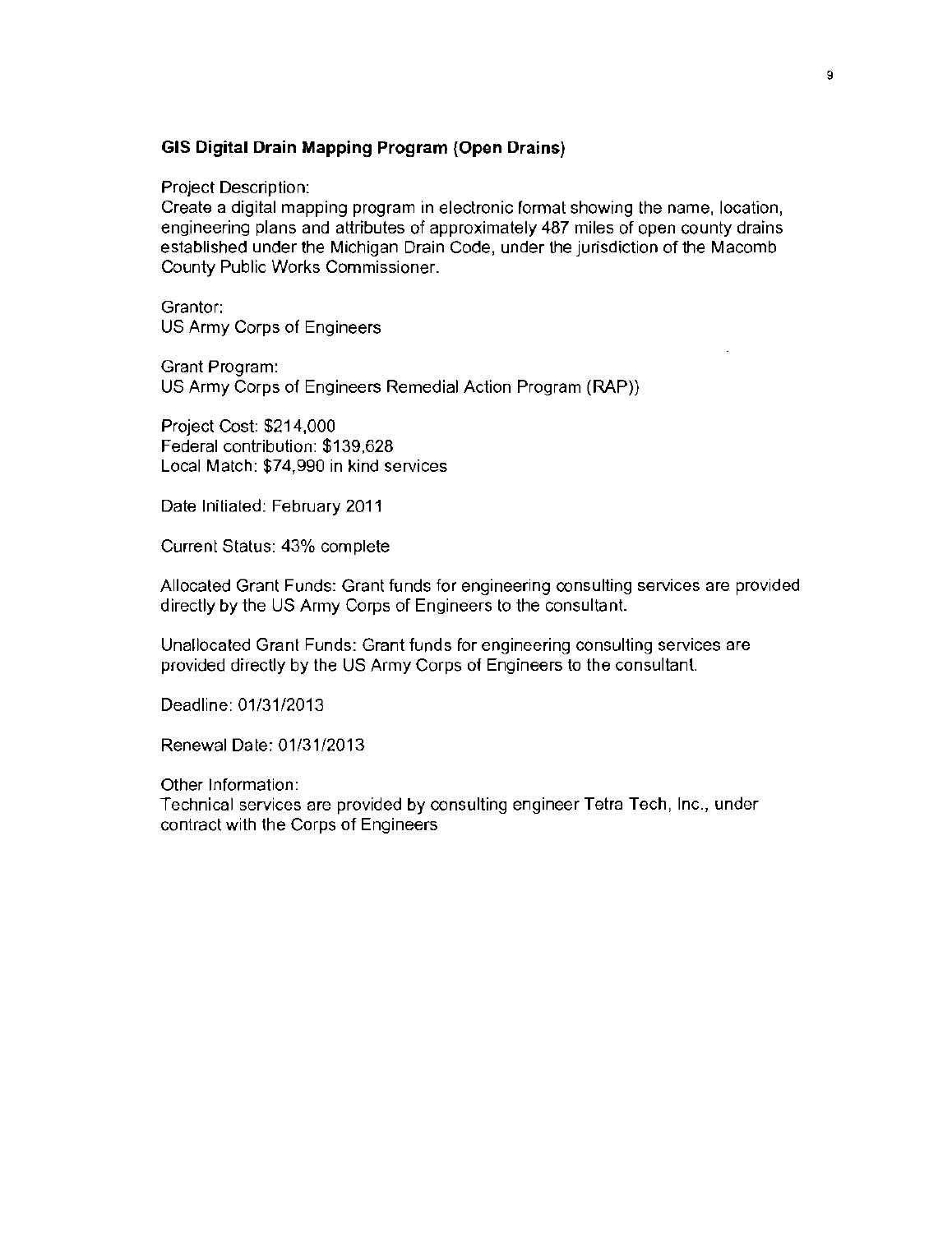#### **Clinton River Low Impact Design Program**

Project Description:

Install riparian habitat and vegetative buffers in an urban environment to improve storm water quality. The project will take place on the Lewis Drain at the Meadows at Lakeside Condominium in Macomb Township.

Grantor: Michigan Department of Environmental Quality

Grant Program: Clean Michigan Initiative

Projecl Cost: \$225,224 State Grant: \$168,478 Local Share: \$56,746 in kind services

Date Initiated: 2010

Current Status: Plans complete. to be constructed in 2012

Allocated Grant Funds: \$30,700

Unallocated Granl Funds: \$138,478

Renewal Date: 12/31/2013

Deadline: 12/31/2013

Other Information:

Technical services are provided by consulting engineer Tetra Tech, Inc., under contract with the Public Works Office.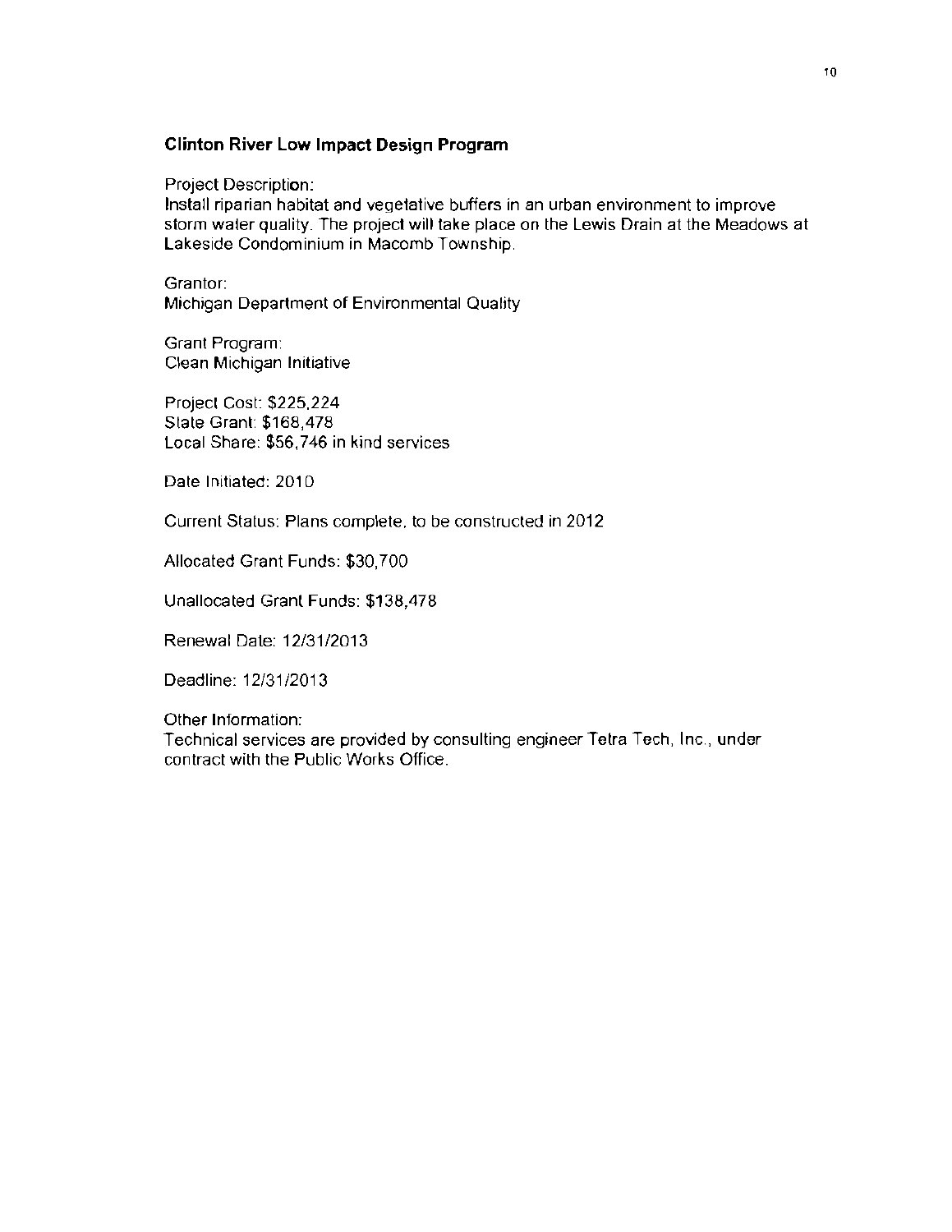#### **Clinton River Spillway Habitat Restoration Planning and Design Program**

#### Project Description:

Plan and design a program to restore habitat within {he land area occupied by the Clinton River Spillway, a two mile long flood control channel extending from Gratiot Avenue in Mount Clemens to Lake St. Clair in Harrison Township. Deliverables include an engineering feasibility study, safety plan, climate change vulnerabilily assessment, restoration monitoring plan, conceptual resloration plan, engineering plans and specifications and cost estimate.

Grantor:

National Oceanic and Atmospheric Administration (NOAA)

Grant Program: US Great Lakes Restoration Initiative (GLRI)

Project Cost: \$439,500 Federal Grant: \$339,500 Local Match: \$100,000

Date Initiated: May, 2011

Present status: In preliminary stages of study and design

Allocated Grant Funds: None

Unallocated Grant Funds: \$339,500

Renewal Date: 6/30/2013

Deadline: 6/30/2013

Other Information:

Technical services are provided by consulting engineer Hubbell, Roth and Clark, Inc., under contract with the Clinton River Spillway Drain Drainage Board.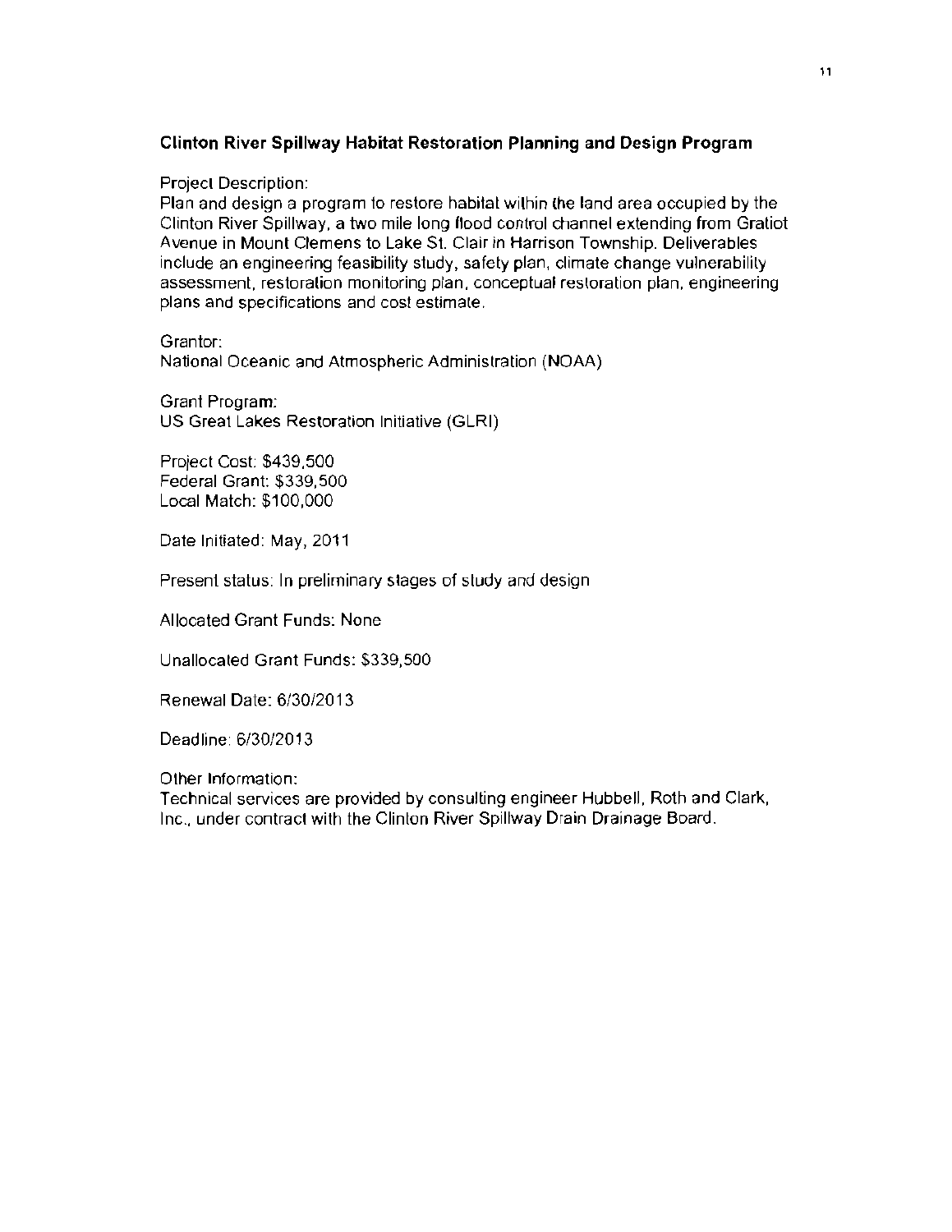#### **E.coli Elimination at Memorial Park, St. Clair Shores**

Project Description:

Install 15,800 square feet of porous paver driveway and a 11,500 square fool rain garden at Memorial Park in St. Clair Shores.

Grantor: EPA

Grant Program: US Great Lakes Restoration Initiative (GLRI)

Project Cost: \$262,544 Federal Contribution: \$254,406 Local Match :\$8,498 in kind services

Date Initiated: June, 2011

Present status: Waiting for acceptance of participation by City of St. Clair Shores

Allocated Grant Finds: None

Unallocaled Grant Funds: \$254,406

Renewal Date: 8131/2013

Deadline: 8/31/2013